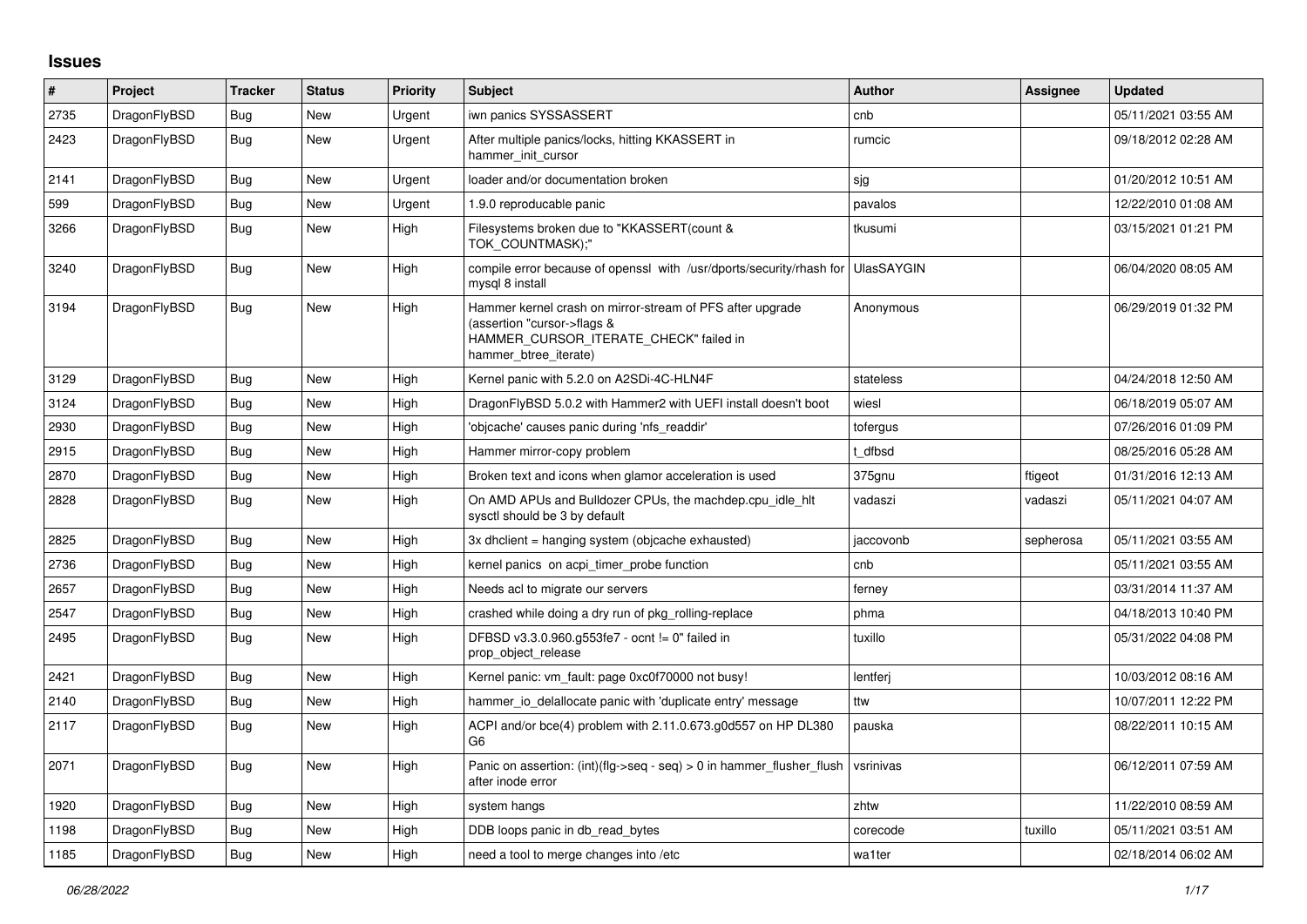| #    | Project      | <b>Tracker</b> | <b>Status</b> | <b>Priority</b> | Subject                                                                                                   | <b>Author</b>   | <b>Assignee</b> | <b>Updated</b>      |
|------|--------------|----------------|---------------|-----------------|-----------------------------------------------------------------------------------------------------------|-----------------|-----------------|---------------------|
| 3316 | DragonFlyBSD | Bug            | New           | Normal          | hammer2 dirent create() allows creating >1 dirents with the same<br>name                                  | tkusumi         |                 | 06/05/2022 12:35 PM |
| 3314 | DragonFlyBSD | <b>Bug</b>     | <b>New</b>    | Normal          | Bring virtio_console(4) from FreeBSD                                                                      | tuxillo         | tuxillo         | 05/29/2022 08:24 AM |
| 3313 | DragonFlyBSD | <b>Bug</b>     | <b>New</b>    | Normal          | Can't boot from my live USB at all. The kernel loading process<br>hangs.                                  | rempas          |                 | 06/03/2022 12:16 AM |
| 3312 | DragonFlyBSD | Submit         | <b>New</b>    | Normal          | hammer2: redundant chain modify after chain creation                                                      | tkusumi         |                 | 05/15/2022 01:35 PM |
| 3302 | DragonFlyBSD | <b>Bug</b>     | <b>New</b>    | Normal          | Will not boot on System76 Lemur Pro (lemp10)                                                              | piecuch         |                 | 11/03/2021 10:21 AM |
| 3301 | DragonFlyBSD | <b>Bug</b>     | New           | Normal          | Gkrellm from the packages is not showing logged in users in main<br>window, logged in users always $== 0$ | adrian          |                 | 01/08/2022 04:24 AM |
| 3300 | DragonFlyBSD | Bug            | New           | Normal          | Running Xvnc from TigerVNC package through the INETD daemon<br>in TCP WAIT mode fails hard                | adrian          |                 | 01/08/2022 04:25 AM |
| 3298 | DragonFlyBSD | Bug            | <b>New</b>    | Normal          | Running "w" and having logged in via XDM through VNC, "w" prints<br>an extra error message                | piecuch         |                 | 10/25/2021 09:16 AM |
| 3284 | DragonFlyBSD | <b>Bug</b>     | <b>New</b>    | Normal          | Wrong towlower() result for U+038A                                                                        | bhaible         |                 | 07/10/2021 03:34 AM |
| 3283 | DragonFlyBSD | <b>Bug</b>     | New           | Normal          | mknodat() cannot create FIFOs                                                                             | bhaible         |                 | 07/10/2021 03:34 AM |
| 3282 | DragonFlyBSD | <b>Bug</b>     | New           | Normal          | unexpected errno value from fopen()                                                                       | bhaible         |                 | 07/10/2021 03:34 AM |
| 3281 | DragonFlyBSD | <b>Bug</b>     | <b>New</b>    | Normal          | Crash after leaving unattended for a while                                                                | bhaible         |                 | 07/10/2021 03:32 AM |
| 3280 | DragonFlyBSD | <b>Bug</b>     | <b>New</b>    | Normal          | KMS console and i915(4) not working in 6.0                                                                | cmusser         |                 | 07/10/2021 03:35 AM |
| 3278 | DragonFlyBSD | <b>Bug</b>     | New           | Normal          | Second screen image is distorted                                                                          | arcade@b1t.name |                 | 07/10/2021 03:36 AM |
| 3276 | DragonFlyBSD | Submit         | New           | Normal          | Add option controlling whether gpt expand expands the last partition<br>(needs testing)                   | falsifian       |                 | 07/10/2021 03:35 AM |
| 3252 | DragonFlyBSD | <b>Bug</b>     | New           | Normal          | tcsetattr/tcgetattr set errno incorrectly on non-TTY                                                      | tonyc           |                 | 10/26/2020 09:34 PM |
| 3249 | DragonFlyBSD | <b>Bug</b>     | <b>New</b>    | Normal          | HAMMER2 fsync(2) not working properly                                                                     | tkusumi         |                 | 09/21/2020 07:07 AM |
| 3247 | DragonFlyBSD | Bug            | <b>New</b>    | Normal          | Kernel panic doing nothing much                                                                           | phma            |                 | 09/12/2020 11:40 PM |
| 3246 | DragonFlyBSD | <b>Bug</b>     | New           | Normal          | HAMMER2 unable to handle ENOSPC properly                                                                  | tkusumi         |                 | 09/04/2020 11:11 AM |
| 3245 | DragonFlyBSD | <b>Bug</b>     | <b>New</b>    | Normal          | panic: free: guard1x fail, i915 load from loader.conf                                                     | polachok        |                 | 08/21/2020 10:36 AM |
| 3243 | DragonFlyBSD | <b>Bug</b>     | New           | Normal          | SMART status not reported properly for SSD disks                                                          | daftaupe        |                 | 09/09/2020 11:03 PM |
| 3239 | DragonFlyBSD | <b>Bug</b>     | <b>New</b>    | Normal          | unable to SIGKILL glitched emacs                                                                          | piecuch         |                 | 05/26/2020 03:30 AM |
| 3238 | DragonFlyBSD | <b>Bug</b>     | <b>New</b>    | Normal          | race conditions when printing from vkernel console                                                        | piecuch         |                 | 05/19/2020 02:50 PM |
| 3235 | DragonFlyBSD | Bug            | New           | Normal          | Kernel panic in devfs vnops.c                                                                             | mneumann        |                 | 04/28/2020 07:00 AM |
| 3231 | DragonFlyBSD | Bug            | New           | Normal          | wifi drops on 5.8                                                                                         | tse             |                 | 04/06/2020 05:08 AM |
| 3227 | DragonFlyBSD | Submit         | New           | Normal          | Add HAMMER2 instructions in the installation medium README                                                | daftaupe        |                 | 03/26/2020 03:34 PM |
| 3226 | DragonFlyBSD | <b>Bug</b>     | New           | Normal          | Xorg freezes in vm: thread stuck in "objtrm1"                                                             | peeter          |                 | 04/08/2020 02:10 AM |
| 3225 | DragonFlyBSD | Bug            | New           | Normal          | nfsd freeze when using qemu                                                                               | tse             |                 | 03/17/2020 11:52 AM |
| 3224 | DragonFlyBSD | <b>Bug</b>     | New           | Normal          | Kernel panic when trying to ping6                                                                         | zhtw            |                 | 03/08/2020 08:55 AM |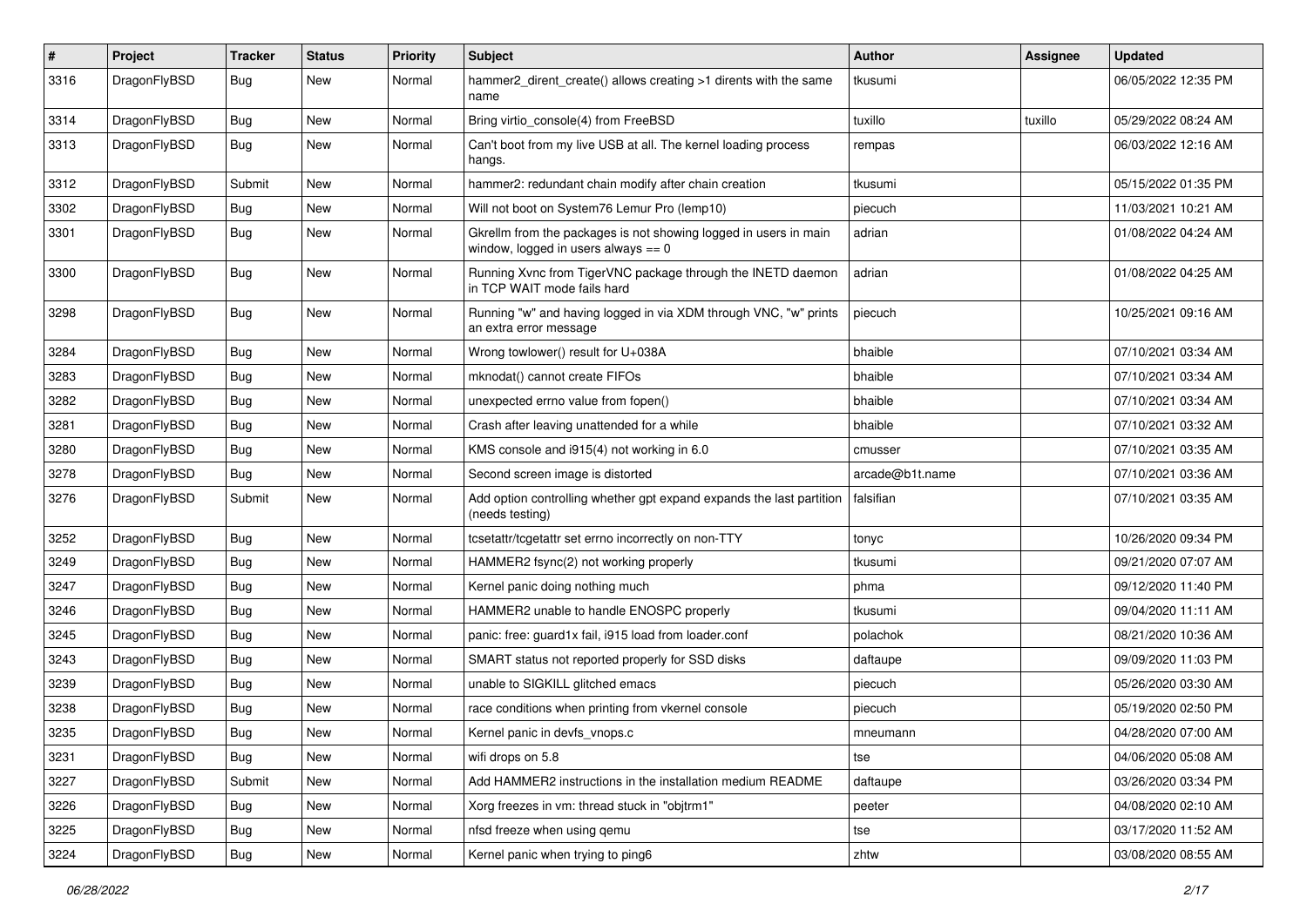| $\sharp$ | Project      | <b>Tracker</b> | <b>Status</b> | <b>Priority</b> | Subject                                                                                         | <b>Author</b>          | <b>Assignee</b> | <b>Updated</b>      |
|----------|--------------|----------------|---------------|-----------------|-------------------------------------------------------------------------------------------------|------------------------|-----------------|---------------------|
| 3222     | DragonFlyBSD | Bug            | New           | Normal          | gcc - undefined reference to '__atomic_load' (missing libatomic?)                               | mneumann               |                 | 02/08/2020 02:45 AM |
| 3219     | DragonFlyBSD | Bug            | <b>New</b>    | Normal          | x11/xorg port can not be build                                                                  | <b>UlasSAYGIN</b>      |                 | 03/31/2020 08:57 AM |
| 3218     | DragonFlyBSD | <b>Bug</b>     | <b>New</b>    | Normal          | Kernel panics are not sent to comconsole when booted over EFI                                   | mqudsi                 |                 | 12/02/2019 08:52 PM |
| 3217     | DragonFlyBSD | <b>Bug</b>     | New           | Normal          | rescue tools: make install fails if rescue folder doesn't exist                                 | t dfbsd                |                 | 11/27/2019 08:16 PM |
| 3215     | DragonFlyBSD | Bug            | <b>New</b>    | Normal          | Hang in tcdrain(3) after write(3)                                                               | noloader               |                 | 11/25/2019 03:08 PM |
| 3209     | DragonFlyBSD | <b>Bug</b>     | New           | Normal          | svc has some minor bugs                                                                         | arcade@b1t.name        |                 | 10/24/2019 09:08 AM |
| 3208     | DragonFlyBSD | Bug            | New           | Normal          | Crash related to nfsd                                                                           | tse                    |                 | 06/11/2020 05:52 AM |
| 3206     | DragonFlyBSD | Submit         | New           | Normal          | update psm/kbd to FreeBSD 12.0 code                                                             | htse                   |                 | 10/05/2019 03:49 PM |
| 3201     | DragonFlyBSD | Submit         | <b>New</b>    | Normal          | Fixes make search display                                                                       | htse                   |                 | 08/20/2021 04:02 PM |
| 3199     | DragonFlyBSD | Bug            | <b>New</b>    | Normal          | PFS label not found panic                                                                       | tse                    |                 | 08/21/2019 03:51 AM |
| 3197     | DragonFlyBSD | Bug            | New           | Normal          | DragonFly upgrades                                                                              | tse                    |                 | 04/18/2020 04:18 PM |
| 3196     | DragonFlyBSD | <b>Bug</b>     | New           | Normal          | test issue after redmine upgrade (2)                                                            | tuxillo                |                 | 07/05/2019 04:33 AM |
| 3189     | DragonFlyBSD | Bug            | New           | Normal          | Allow DragonFly Mail Agent to accept an alternate config via<br>command line switch             | iang                   |                 | 08/16/2021 12:42 AM |
| 3184     | DragonFlyBSD | Bug            | New           | Normal          | tsleep(9) return value when PCATCH specified                                                    | tkusumi                |                 | 04/03/2019 06:49 AM |
| 3170     | DragonFlyBSD | Bug            | <b>New</b>    | Normal          | repeatable nfsd crash                                                                           | tse                    |                 | 06/11/2020 05:52 AM |
| 3165     | DragonFlyBSD | <b>Bug</b>     | New           | Normal          | Looping at boot time                                                                            | gop                    |                 | 12/28/2018 01:04 PM |
| 3157     | DragonFlyBSD | Bug            | <b>New</b>    | Normal          | TP-Link UE300 not working in 5.2-RELEASE                                                        | tuxillo                |                 | 11/15/2018 02:08 PM |
| 3154     | DragonFlyBSD | Submit         | New           | Normal          | Update serial handling in bootloader                                                            | ddegroot               | dillon          | 11/06/2018 11:21 PM |
| 3147     | DragonFlyBSD | Submit         | New           | Normal          | Enable headless installation                                                                    | ddegroot               |                 | 10/09/2018 01:25 PM |
| 3143     | DragonFlyBSD | <b>Bug</b>     | New           | Normal          | assertion "0" failed in hammer2_inode_xop_chain_sync                                            | cbin                   |                 | 07/18/2018 12:50 PM |
| 3142     | DragonFlyBSD | Submit         | <b>New</b>    | Normal          | lib/libdmsg: Unbreak using new API EVP_CIPHER_CTX_new()                                         | tkusumi                |                 | 07/08/2018 04:18 AM |
| 3141     | DragonFlyBSD | <b>Bug</b>     | New           | Normal          | dhclient blocks boot process                                                                    | rowo                   |                 | 12/16/2018 11:01 AM |
| 3139     | DragonFlyBSD | Bug            | New           | Normal          | USB Mouse Does Not Work in DragonflyBSD guest on VirtualBox                                     | chiguy1256             |                 | 06/24/2018 10:14 PM |
| 3135     | DragonFlyBSD | Submit         | <b>New</b>    | Normal          | Add EVFILT_RECV and EVFILT_SEND                                                                 | tautolog               |                 | 05/25/2018 09:59 PM |
| 3134     | DragonFlyBSD | Bug            | New           | Normal          | RFC 3021 (/31 networks) appear to be unsupported                                                | jailbird               |                 | 05/16/2018 11:03 PM |
| 3120     | DragonFlyBSD | Bug            | <b>New</b>    | Normal          | Intel AC 8260 firmware does not load                                                            | Vintodrimmer           |                 | 08/28/2018 03:30 AM |
| 3117     | DragonFlyBSD | Bug            | New           | Normal          | Problem with colours if "intel" video-driver used                                               | dpostolov              |                 | 01/07/2018 11:35 PM |
| 3116     | DragonFlyBSD | <b>Bug</b>     | New           | Normal          | da0 detects on very big volume if to _remove_ usb install stick and<br>reboot on Intel NUC5PPYH | dpostolov              |                 | 01/07/2018 09:40 PM |
| 3110     | DragonFlyBSD | <b>Bug</b>     | <b>New</b>    | Normal          | crash with ipfw3 under load                                                                     | bnegre82               |                 | 12/09/2017 06:22 AM |
| 3076     | DragonFlyBSD | <b>Bug</b>     | New           | Normal          | sys/dev/netif/ig_hal/e1000_ich8lan.c:1594: sanity checking mixup?                               | dcb                    |                 | 10/11/2017 01:58 AM |
| 3052     | DragonFlyBSD | <b>Bug</b>     | New           | Normal          | panic DragonFly v4.8.1-RELEASE by mounting a malformed NTFS<br>image [64.000]                   | open.source@ribose.com |                 | 08/14/2017 03:22 AM |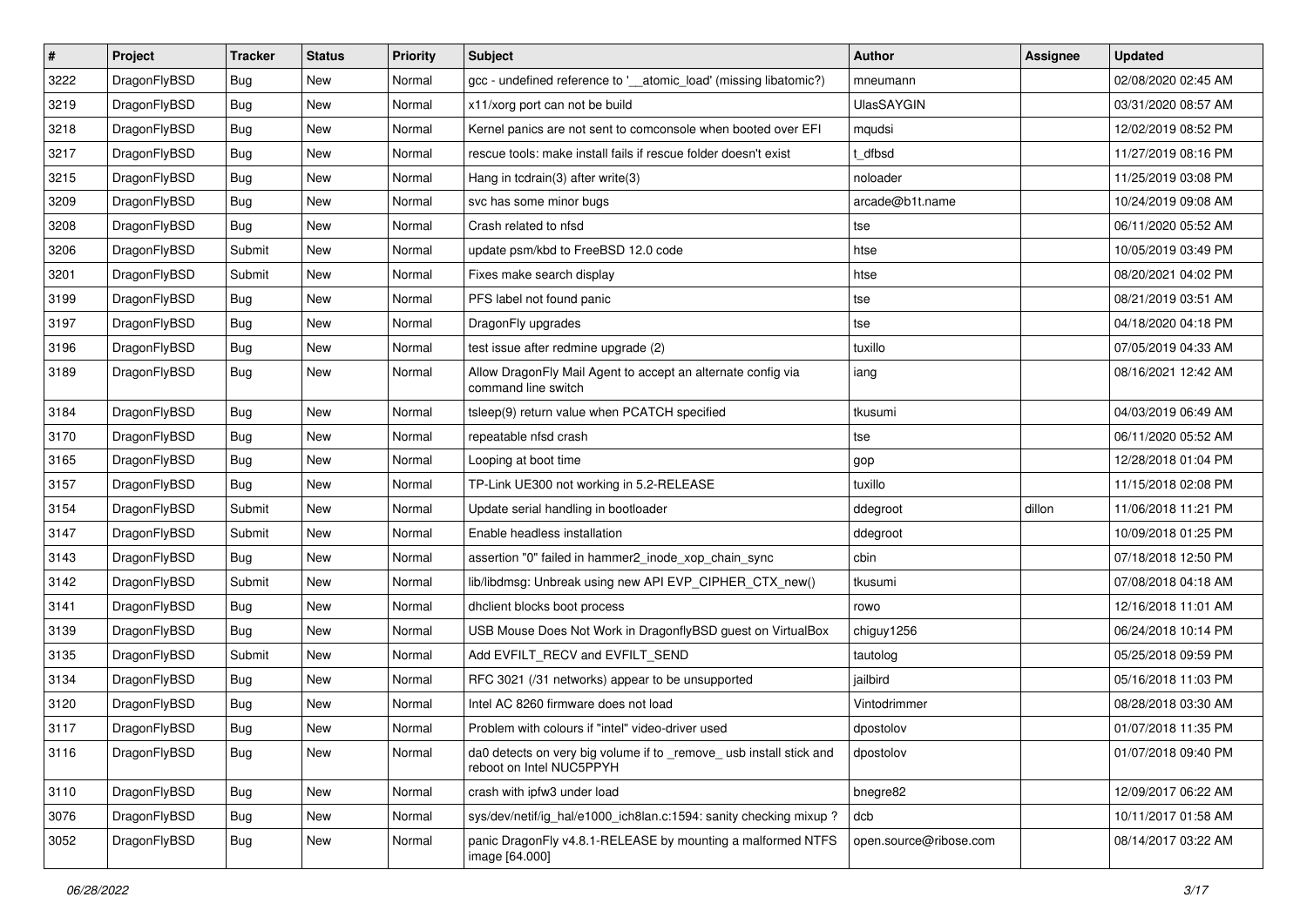| $\#$ | Project      | <b>Tracker</b> | <b>Status</b> | <b>Priority</b> | Subject                                                                                                 | <b>Author</b>          | Assignee | <b>Updated</b>      |
|------|--------------|----------------|---------------|-----------------|---------------------------------------------------------------------------------------------------------|------------------------|----------|---------------------|
| 3051 | DragonFlyBSD | Bug            | <b>New</b>    | Normal          | panic DragonFly v4.8.1-RELEASE by mounting a malformed NTFS<br>image [12.000]                           | open.source@ribose.com |          | 08/14/2017 03:20 AM |
| 3049 | DragonFlyBSD | Bug            | <b>New</b>    | Normal          | panic DragonFly v4.8.1-RELEASE by mounting a malformed<br>msdosfs image [12.128]                        | open.source@ribose.com |          | 08/14/2017 02:53 AM |
| 3047 | DragonFlyBSD | Bug            | <b>New</b>    | Normal          | HAMMER critical write error                                                                             | samuel                 |          | 06/19/2019 09:50 AM |
| 3041 | DragonFlyBSD | Submit         | New           | Normal          | firmware: Remove embedding of multiple images in one module.                                            | Anonymous              |          | 12/25/2020 02:15 AM |
| 3036 | DragonFlyBSD | Bug            | <b>New</b>    | Normal          | panic in icmp_redirect_start() ASSERT_IN_NETISR(0)                                                      | tautolog               |          | 05/11/2017 07:27 PM |
| 3035 | DragonFlyBSD | Bug            | New           | Normal          | panic: assertion "cpu >= 0 && cpu < ncpus" failed in netisr_cpuport<br>at /usr/src/sys/net/netisr2.h:87 | masu                   |          | 05/11/2017 01:24 AM |
| 3029 | DragonFlyBSD | Bug            | <b>New</b>    | Normal          | Running DflyBSD 4.8 on FreeBSD bhyve as a guest                                                         | iron                   |          | 05/13/2022 04:33 AM |
| 3025 | DragonFlyBSD | <b>Bug</b>     | <b>New</b>    | Normal          | sys/dev/powermng/powernow/powernow.c:284: bad comparison?                                               | dcb                    |          | 09/23/2017 07:45 AM |
| 3022 | DragonFlyBSD | <b>Bug</b>     | New           | Normal          | sys/dev/netif/ath/ath/if_ath.c:2142: strange bitmask?                                                   | dcb                    |          | 04/11/2017 11:49 AM |
| 3018 | DragonFlyBSD | <b>Bug</b>     | <b>New</b>    | Normal          | sys/bus/u4b/wlan/if_run.c:5464]: (style) Redundant condition                                            | dcb                    |          | 04/11/2017 11:26 AM |
| 3006 | DragonFlyBSD | Bug            | <b>New</b>    | Normal          | boot0cfg: panic in kern udev.c in function udev dict set cstr when<br>installing in VirtualBox          | MichiGreat             |          | 04/01/2017 02:22 PM |
| 2994 | DragonFlyBSD | Bug            | <b>New</b>    | Normal          | Intermittent boot hangs after git: hammer - HAMMER Version 7                                            | davshao                |          | 03/30/2017 02:06 PM |
| 2972 | DragonFlyBSD | <b>Bug</b>     | <b>New</b>    | Normal          | ipfw3 "deny to me" does not work correctly                                                              | mneumann               |          | 12/27/2016 12:11 PM |
| 2970 | DragonFlyBSD | Bug            | <b>New</b>    | Normal          | kernel 4.7: "Is -I" causes panic on UDF filesystem: "bgetvp -<br>overlapping buffer"                    | peeter                 |          | 12/21/2016 02:46 AM |
| 2936 | DragonFlyBSD | Bug            | <b>New</b>    | Normal          | loader.efi crashes while loading kernel                                                                 | spaceille              |          | 08/20/2016 06:17 AM |
| 2933 | DragonFlyBSD | Submit         | <b>New</b>    | Normal          | Remove unix domain socket support from cat(1)                                                           | sevan                  |          | 08/01/2016 08:10 PM |
| 2924 | DragonFlyBSD | Bug            | New           | Normal          | cat -v fails to tag characters in extended table with M- prefix with<br>some locales                    | sevan                  |          | 07/11/2016 07:18 AM |
| 2921 | DragonFlyBSD | Submit         | <b>New</b>    | Normal          | Allow moused to accept userland mouse events                                                            | tautolog               |          | 05/11/2021 04:08 AM |
| 2917 | DragonFlyBSD | Bug            | New           | Normal          | da8: reading primary partition table: error accessing offset<br>000000000000 for 512                    | liweitianux            |          | 05/11/2021 08:43 PM |
| 2898 | DragonFlyBSD | <b>Bug</b>     | <b>New</b>    | Normal          | HAMMER panic                                                                                            | pavalos                |          | 11/03/2018 07:05 AM |
| 2892 | DragonFlyBSD | <b>Bug</b>     | New           | Normal          | swap pager:indefinite wait bufferf error                                                                | <b>Ihmwzy</b>          |          | 02/21/2016 10:32 PM |
| 2891 | DragonFlyBSD | Bug            | <b>New</b>    | Normal          | Kernel panic in IEEE802.11 related code                                                                 | shamaz                 |          | 05/29/2016 05:49 PM |
| 2890 | DragonFlyBSD | Bug            | New           | Normal          | not able to boot usb installer on Toshiba Chromebook 2                                                  | johnnywhishbone        |          | 02/22/2016 03:42 AM |
| 2886 | DragonFlyBSD | Bug            | <b>New</b>    | Normal          | dragonfly mail agent: sending a testmail causes high system load                                        | worf                   |          | 02/05/2016 05:53 AM |
| 2881 | DragonFlyBSD | Bug            | New           | Normal          | Pulseaudio hangs/resets system when starting X11                                                        | mneumann               |          | 01/09/2016 03:08 AM |
| 2874 | DragonFlyBSD | <b>Bug</b>     | New           | Normal          | make world DESTDIR=/emptydir fails                                                                      | pascii                 |          | 12/25/2015 07:04 AM |
| 2863 | DragonFlyBSD | <b>Bug</b>     | New           | Normal          | HAMMER synch tid is zero                                                                                | shamaz                 |          | 12/12/2015 11:24 PM |
| 2857 | DragonFlyBSD | <b>Bug</b>     | New           | Normal          | hammer stalls via bitcoin-qt                                                                            | tkusumi                |          | 11/30/2015 06:52 AM |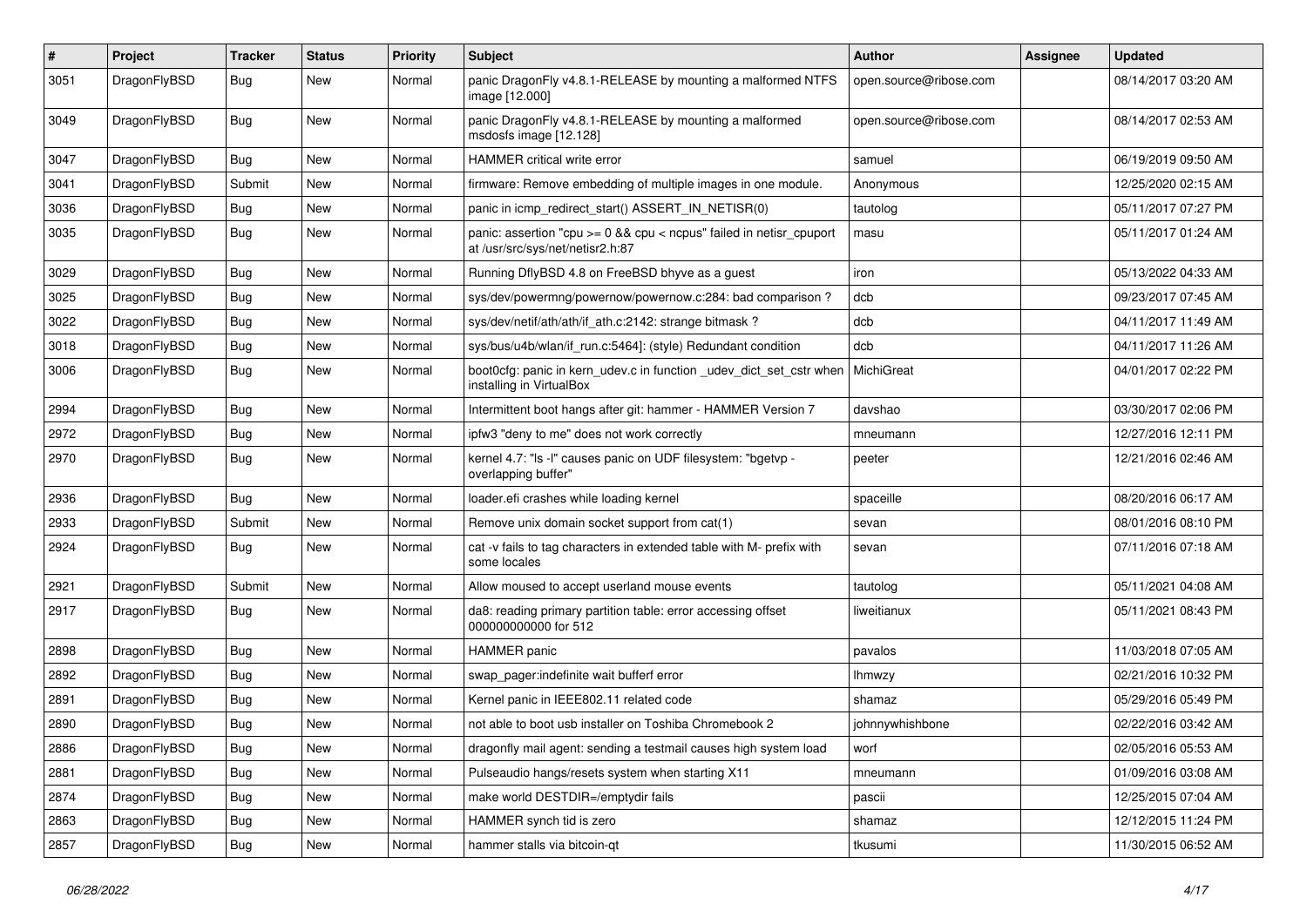| #    | Project      | <b>Tracker</b> | <b>Status</b> | <b>Priority</b> | Subject                                                                                                                                                  | <b>Author</b>    | Assignee | <b>Updated</b>      |
|------|--------------|----------------|---------------|-----------------|----------------------------------------------------------------------------------------------------------------------------------------------------------|------------------|----------|---------------------|
| 2852 | DragonFlyBSD | Bug            | <b>New</b>    | Normal          | Hammer File System - hangs on undo during system boot / mount -<br>will not recover on DragonFlyBSD newer than 3.6.0                                     | abale            |          | 05/11/2021 04:07 AM |
| 2840 | DragonFlyBSD | Bug            | New           | Normal          | wrong voltage is reported                                                                                                                                | yellowrabbit2010 |          | 09/11/2015 06:09 PM |
| 2835 | DragonFlyBSD | Bug            | New           | Normal          | /usr/include/c++/5.0/bits/c++locale.h likes<br>POSIX_C_SOURCE>=200809                                                                                    | davshao          |          | 11/18/2015 03:40 AM |
| 2822 | DragonFlyBSD | Bug            | New           | Normal          | USB 3.0 stick throws "reading primary partition table: error<br>accessing offset 000[] for 152" error, while the stick works on any<br>other OS I tested | revuwa           | profmakx | 06/29/2015 05:56 AM |
| 2820 | DragonFlyBSD | Bug            | <b>New</b>    | Normal          | TP-Link USB Wi-Fi adapter cannot be reattached to the system                                                                                             | shamaz           |          | 05/22/2015 09:45 PM |
| 2816 | DragonFlyBSD | Bug            | <b>New</b>    | Normal          | A multitasking process being debugged can get stuck                                                                                                      | phma             |          | 05/19/2015 03:57 AM |
| 2812 | DragonFlyBSD | Bug            | New           | Normal          | Panic on Intel DE3815TYKHE                                                                                                                               | tmorp            |          | 05/14/2015 03:14 PM |
| 2809 | DragonFlyBSD | Bug            | New           | Normal          | hammer mirror-stream                                                                                                                                     | masu             |          | 04/10/2015 12:33 AM |
| 2808 | DragonFlyBSD | Bug            | <b>New</b>    | Normal          | X freeze by switching between X and VT - results in black screen                                                                                         | lukesky333       |          | 05/11/2021 03:55 AM |
| 2806 | DragonFlyBSD | Bug            | New           | Normal          | failed to configure a link-local address on ath $0$ (errno = 22)                                                                                         | Chingyuan        |          | 05/25/2021 01:00 AM |
| 2803 | DragonFlyBSD | Bug            | <b>New</b>    | Normal          | HAMMER: Warning: UNDO area too small!                                                                                                                    | ftigeot          |          | 03/11/2015 03:42 PM |
| 2802 | DragonFlyBSD | Bug            | New           | Normal          | USB Wifi urtwn0 crash from cd boot                                                                                                                       | opvalues         |          | 03/10/2015 01:07 AM |
| 2799 | DragonFlyBSD | Bug            | New           | Normal          | Fatal trap 12 caused by moused(8) -p /dev/cual0                                                                                                          | opvalues         |          | 03/04/2015 11:01 PM |
| 2788 | DragonFlyBSD | Bug            | <b>New</b>    | Normal          | ioctl GSLICEINFO: Not working for vnode slice                                                                                                            | mneumann         |          | 02/12/2015 07:49 AM |
| 2746 | DragonFlyBSD | <b>Bug</b>     | New           | Normal          | some fraction of xterms started from the xmonad window manager<br>get killed with SIGALRM                                                                | isenmann         | profmakx | 12/28/2014 02:51 AM |
| 2738 | DragonFlyBSD | Bug            | New           | Normal          | Hammer: Strange behavior when trying to recover old version of<br>moved file                                                                             | roland           |          | 11/20/2014 08:02 AM |
| 2712 | DragonFlyBSD | Bug            | <b>New</b>    | Normal          | connect(2) returns EINVAL when retrying after ECONNREFUSED                                                                                               | jorisgio         |          | 08/14/2014 05:31 PM |
| 2708 | DragonFlyBSD | <b>Bug</b>     | New           | Normal          | unable to send TCP nor UDP on age(4) interface                                                                                                           | dermiste         |          | 05/11/2021 03:54 AM |
| 2688 | DragonFlyBSD | <b>Bug</b>     | New           | Normal          | 67613368bdda7 Fix wrong checks for U4B presence Asrock Z77M<br>difficulty detecting USB keyboard                                                         | davshao          |          | 06/28/2014 07:08 PM |
| 2687 | DragonFlyBSD | <b>Bug</b>     | New           | Normal          | natacontrol software RAID in installer                                                                                                                   | csmelosky        |          | 06/22/2014 12:03 PM |
| 2674 | DragonFlyBSD | <b>Bug</b>     | New           | Normal          | <b>GPT Support</b>                                                                                                                                       | ftigeot          |          | 12/28/2015 02:54 PM |
| 2652 | DragonFlyBSD | Bug            | New           | Normal          | 189a0ff3761b47  ix: Implement MSI-X support locks up Lenovo<br>S <sub>10</sub> Intel Atom n <sub>270</sub>                                               | davshao          |          | 05/14/2014 01:55 AM |
| 2647 | DragonFlyBSD | <b>Bug</b>     | New           | Normal          | HAMMER panic on 3.6.0                                                                                                                                    | tuxillo          |          | 05/11/2021 03:54 AM |
| 2645 | DragonFlyBSD | Bug            | New           | Normal          | panic with dsched fq and ioprio                                                                                                                          | jyoung15         |          | 02/20/2014 07:29 AM |
| 2641 | DragonFlyBSD | <b>Bug</b>     | New           | Normal          | Panic when loading natapci as module                                                                                                                     | tuxillo          |          | 05/11/2021 03:54 AM |
| 2630 | DragonFlyBSD | Bug            | New           | Normal          | Bring in latest iconv fixes from FreeBSD10 as well as csmapper<br>updates                                                                                | tuxillo          |          | 05/11/2021 03:54 AM |
| 2629 | DragonFlyBSD | Bug            | New           | Normal          | Replace gcc44 with llvm34, clang34, and libc++                                                                                                           | tuxillo          |          | 06/02/2014 02:30 PM |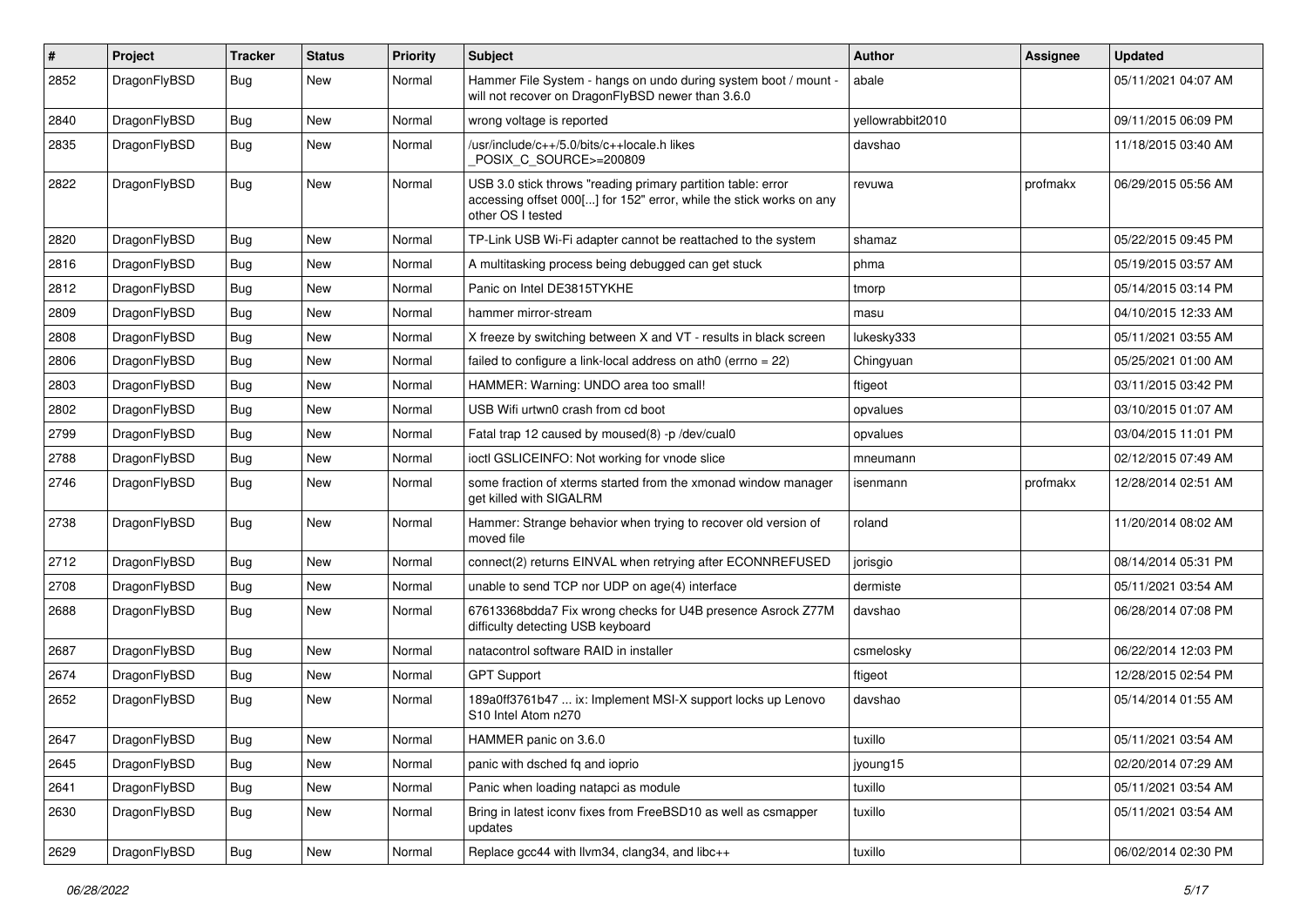| $\pmb{\#}$ | Project      | <b>Tracker</b> | <b>Status</b> | <b>Priority</b> | Subject                                                                                                                      | Author            | Assignee  | <b>Updated</b>      |
|------------|--------------|----------------|---------------|-----------------|------------------------------------------------------------------------------------------------------------------------------|-------------------|-----------|---------------------|
| 2626       | DragonFlyBSD | Bug            | <b>New</b>    | Normal          | iwn driver drops with error: "firmware error 'iwn_intr: fatal firmware<br>error"                                             | rodyaj            |           | 01/09/2014 05:50 AM |
| 2622       | DragonFlyBSD | Bug            | <b>New</b>    | Normal          | VAIO FIT15E fn keys support                                                                                                  | nonsolosoft       |           | 12/31/2013 01:31 AM |
| 2621       | DragonFlyBSD | Bug            | New           | Normal          | core dump using cdrom                                                                                                        | nonsolosoft       |           | 12/27/2013 12:43 AM |
| 2620       | DragonFlyBSD | <b>Bug</b>     | New           | Normal          | moused problem                                                                                                               | FilippoMo         |           | 12/20/2013 10:32 AM |
| 2619       | DragonFlyBSD | <b>Bug</b>     | New           | Normal          | DragonFly 3.6 can't be installed on a 6TB volume                                                                             | ftigeot           |           | 02/23/2014 11:55 PM |
| 2618       | DragonFlyBSD | <b>Bug</b>     | <b>New</b>    | Normal          | mouse problem on RELEASE-3 6 0                                                                                               | FilippoMo         |           | 12/20/2013 03:26 AM |
| 2611       | DragonFlyBSD | <b>Bug</b>     | New           | Normal          | Change in IP address results in network not working                                                                          | phma              |           | 12/05/2013 07:55 PM |
| 2609       | DragonFlyBSD | Bug            | New           | Normal          | master: panic: assertion<br>"LWKT_TOKEN_HELD_ANY(vm_object_token(object))" failed in<br>swp_pager_lookup                     | thomas.nikolajsen |           | 11/28/2013 11:36 AM |
| 2604       | DragonFlyBSD | Bug            | <b>New</b>    | Normal          | dell laptop does not boot with LATEST                                                                                        | isenmann          |           | 11/20/2013 02:07 AM |
| 2598       | DragonFlyBSD | Bug            | <b>New</b>    | Normal          | i386 via USB Booting                                                                                                         | mbzadegan         |           | 10/21/2013 02:28 AM |
| 2595       | DragonFlyBSD | Bug            | New           | Normal          | DragonFly 3.4.3 crashes on SUN Blade X6250 with Qlogic ISP 2432<br>FC card                                                   | Turvamies         |           | 10/07/2013 11:53 AM |
| 2587       | DragonFlyBSD | <b>Bug</b>     | <b>New</b>    | Normal          | SATA DVD writer not detected by DragonFly                                                                                    | srussell          |           | 09/04/2020 08:55 AM |
| 2586       | DragonFlyBSD | <b>Bug</b>     | New           | Normal          | pf: "modulate" state seems problematic                                                                                       | srussell          |           | 09/25/2013 07:36 PM |
| 2585       | DragonFlyBSD | <b>Bug</b>     | <b>New</b>    | Normal          | Dfly 3.4.3 on ESXi 5.1, HP Smart Array P410 passthrough<br>recognised, but not functioning                                   | yggdrasil         | swildner  | 05/09/2022 08:14 AM |
| 2577       | DragonFlyBSD | Bug            | <b>New</b>    | Normal          | virtio-blk iops performance is cpu limited on high end devices                                                               | $g$ js278         | vsrinivas | 08/01/2013 02:28 PM |
| 2569       | DragonFlyBSD | <b>Bug</b>     | New           | Normal          | ctime NFS                                                                                                                    | ferney            |           | 08/11/2013 04:35 AM |
| 2568       | DragonFlyBSD | <b>Bug</b>     | New           | Normal          | <b>AHCI</b> panic                                                                                                            | josepht           |           | 06/07/2013 05:52 PM |
| 2565       | DragonFlyBSD | <b>Bug</b>     | <b>New</b>    | Normal          | "ifconfig ix0 up" panic                                                                                                      | Itpig402a         |           | 06/03/2013 05:46 AM |
| 2557       | DragonFlyBSD | Bug            | New           | Normal          | stock 3.4.1 kernel halts during booting if dm and dm_target_crypt<br>are loaded and RAID controller is present               | phma              |           | 05/12/2013 10:38 PM |
| 2544       | DragonFlyBSD | Bug            | <b>New</b>    | Normal          | live DVD system boot (menu option 1) caused db> prompt on<br>PE1950                                                          | estrabd           |           | 05/11/2021 03:54 AM |
| 2535       | DragonFlyBSD | <b>Bug</b>     | <b>New</b>    | Normal          | Imap processes apparentlt blocked on disk I/O                                                                                | ftigeot           |           | 04/02/2013 09:31 AM |
| 2531       | DragonFlyBSD | <b>Bug</b>     | <b>New</b>    | Normal          | camcontrol fails to disable APM                                                                                              | m.lombardi85      |           | 03/23/2013 12:28 PM |
| 2526       | DragonFlyBSD | <b>Bug</b>     | New           | Normal          | hammer cleanup doesn't run on first day of DST                                                                               | pavalos           |           | 10/18/2016 05:28 PM |
| 2520       | DragonFlyBSD | <b>Bug</b>     | New           | Normal          | panic: assertion "IS_SERIALIZED((ifp->if_serializer))" failed in<br>if default serialize assert at /usr/src/sys/net/if.c:437 | ano               |           | 03/09/2013 12:14 AM |
| 2509       | DragonFlyBSD | <b>Bug</b>     | New           | Normal          | Redefinition of DIRBLKSIZ in restore(8)                                                                                      | swildner          |           | 06/04/2022 04:40 AM |
| 2498       | DragonFlyBSD | Bug            | New           | Normal          | DFBSD v3.2.2-RELEASE - LIST_FIRST(&bp->b_dep) == NULL"<br>failed in vfs vmio release                                         | tuxillo           |           | 05/31/2022 04:09 PM |
| 2496       | DragonFlyBSD | <b>Bug</b>     | New           | Normal          | NTFS malloc limit exceeded                                                                                                   | plasmob           | tuxillo   | 02/19/2013 08:47 AM |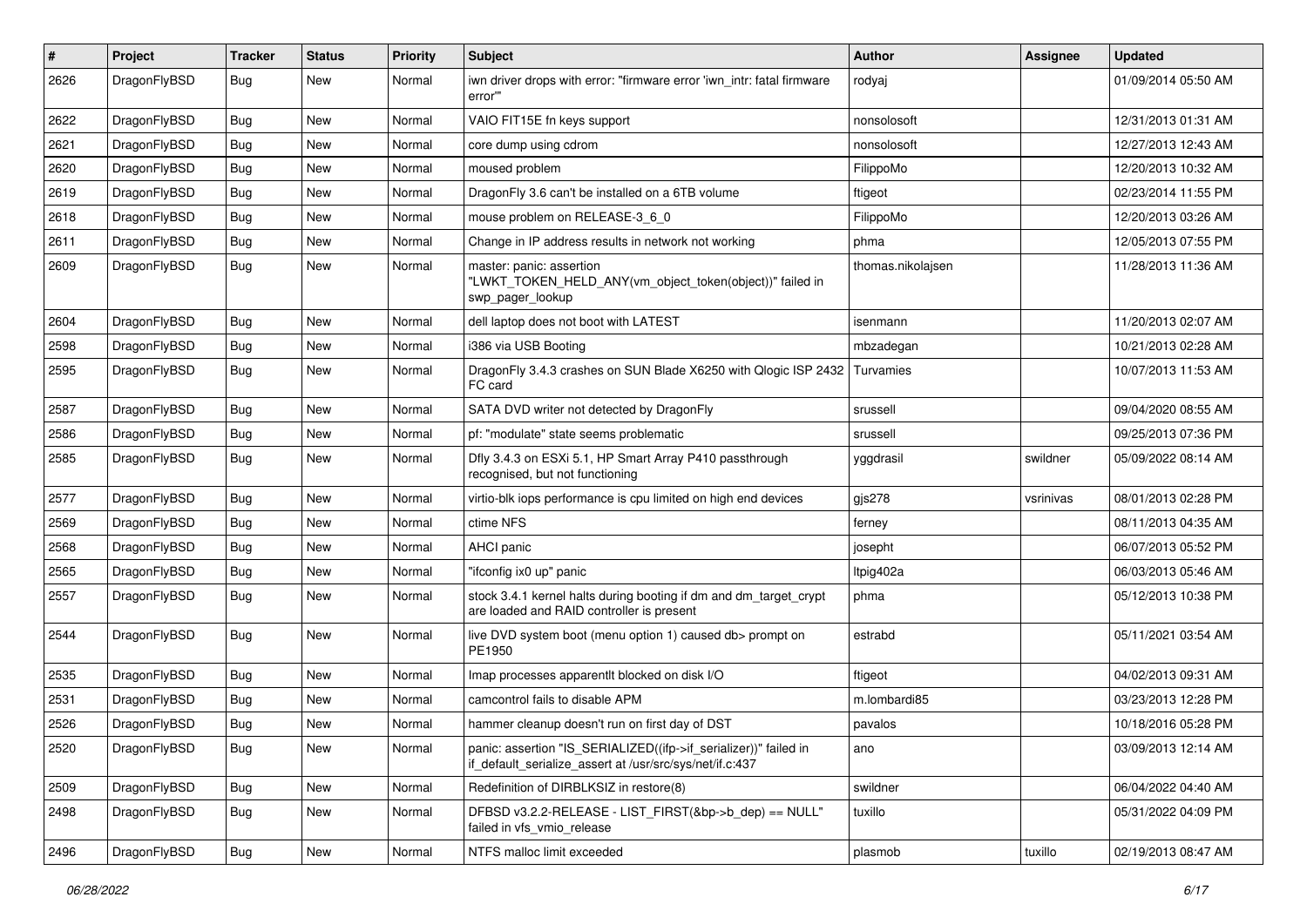| $\vert$ # | Project      | <b>Tracker</b> | <b>Status</b> | <b>Priority</b> | <b>Subject</b>                                                                               | <b>Author</b>     | Assignee  | <b>Updated</b>      |
|-----------|--------------|----------------|---------------|-----------------|----------------------------------------------------------------------------------------------|-------------------|-----------|---------------------|
| 2493      | DragonFlyBSD | <b>Bug</b>     | <b>New</b>    | Normal          | vidcontrol: invalid video mode name                                                          | Svarov            |           | 01/24/2013 09:55 AM |
| 2490      | DragonFlyBSD | Bug            | <b>New</b>    | Normal          | nmalloc should color addresses to avoid cache bank conflictsw                                | vsrinivas         |           | 06/10/2014 05:51 AM |
| 2489      | DragonFlyBSD | Bug            | <b>New</b>    | Normal          | nmalloc doesn't cache VA for allocations > 8KB                                               | vsrinivas         |           | 06/10/2014 05:51 AM |
| 2473      | DragonFlyBSD | Bug            | <b>New</b>    | Normal          | Kernel crash when trying to up the wpi0 device (Dfly<br>v3.3.0.758.g47388-DEVELOPMENT)       | tomaz             |           | 02/24/2014 08:50 AM |
| 2453      | DragonFlyBSD | Bug            | <b>New</b>    | Normal          | panic: assertion "gd->gd spinlocks == $0$ " failed                                           | Johannes.Hofmann  |           | 11/12/2012 12:54 PM |
| 2444      | DragonFlyBSD | <b>Bug</b>     | <b>New</b>    | Normal          | Crash during Hammer overnight cleanup                                                        | justin            |           | 11/04/2012 07:58 AM |
| 2436      | DragonFlyBSD | <b>Bug</b>     | <b>New</b>    | Normal          | panic: assertion "lp->lwp qcpu == dd->cpuid" failed in<br>dfly_acquire_curproc               | thomas.nikolajsen |           | 01/23/2013 11:07 AM |
| 2434      | DragonFlyBSD | Bug            | <b>New</b>    | Normal          | BTX Halted - Boot fails on USB/GUI                                                           | lucmv             |           | 10/17/2012 08:12 PM |
| 2430      | DragonFlyBSD | Bug            | <b>New</b>    | Normal          | Alternate Password Hash method                                                               | robin.carey1      |           | 10/07/2012 06:28 AM |
| 2416      | DragonFlyBSD | <b>Bug</b>     | <b>New</b>    | Normal          | ".' entry can be removed on mounted nfs filesystem                                           | ftigeot           | tuxillo   | 06/03/2014 04:40 AM |
| 2412      | DragonFlyBSD | <b>Bug</b>     | New           | Normal          | wlan0 fails to get address via dhclient                                                      | nonsolosoft       |           | 08/30/2012 05:55 AM |
| 2389      | DragonFlyBSD | <b>Bug</b>     | <b>New</b>    | Normal          | computer crashed while listing processes                                                     | phma              |           | 06/18/2012 02:49 PM |
| 2387      | DragonFlyBSD | Bug            | <b>New</b>    | Normal          | hammer ignores -t during dedup                                                               | phma              |           | 06/17/2012 12:30 PM |
| 2371      | DragonFlyBSD | <b>Bug</b>     | New           | Normal          | Timezone problem with America/Sao_Paulo                                                      | raitech           |           | 05/17/2012 01:42 PM |
| 2370      | DragonFlyBSD | <b>Bug</b>     | <b>New</b>    | Normal          | panic: ffs_valloc: dup alloc                                                                 | marino            | vsrinivas | 02/01/2013 09:28 AM |
| 2369      | DragonFlyBSD | <b>Bug</b>     | <b>New</b>    | Normal          | panic: Bad link elm 0xffffffe07edf6068 next->prev != elm                                     | jaydg             |           | 08/15/2012 03:04 AM |
| 2331      | DragonFlyBSD | <b>Bug</b>     | <b>New</b>    | Normal          | reading mouse mode from unopen file descriptor hangs mouse<br>driver                         | phma              |           | 03/14/2012 09:43 AM |
| 2329      | DragonFlyBSD | <b>Bug</b>     | <b>New</b>    | Normal          | ibm x3550 & acpi                                                                             | ano               |           | 06/03/2014 11:37 AM |
| 2324      | DragonFlyBSD | Bug            | <b>New</b>    | Normal          | natacotrol support > 2TB not working even after the ftigeot patch                            | zenny             |           | 03/03/2012 01:00 AM |
| 2319      | DragonFlyBSD | Bug            | <b>New</b>    | Normal          | crypt/passwd forward compat                                                                  | c.turner1         |           | 02/28/2012 12:39 PM |
| 2316      | DragonFlyBSD | Bug            | <b>New</b>    | Normal          | Ungraceful invalid password handling for adding a new user in the<br>installer               | rune              |           | 04/27/2012 11:23 PM |
| 2311      | DragonFlyBSD | <b>Bug</b>     | <b>New</b>    | Normal          | Xorg crash having something to do with drm                                                   | phma              |           | 02/22/2012 09:59 AM |
| 2308      | DragonFlyBSD | <b>Bug</b>     | <b>New</b>    | Normal          | System freeze when unloading snd hda                                                         | jaydg             |           | 02/19/2012 07:15 AM |
| 2306      | DragonFlyBSD | <b>Bug</b>     | <b>New</b>    | Normal          | a crash starts the kernel debugger in text mode, but just reboots in X                       | phma              |           | 02/11/2012 08:02 PM |
| 2297      | DragonFlyBSD | <b>Bug</b>     | <b>New</b>    | Normal          | strange NFS (client) error messages / problems                                               | Anonymous         |           | 02/19/2012 02:59 PM |
| 2292      | DragonFlyBSD | <b>Bug</b>     | <b>New</b>    | Normal          | re interface with jumbo frames (mtu larger than 1500) hangs after<br>some traffic            | Anonymous         |           | 01/31/2012 12:11 AM |
| 2287      | DragonFlyBSD | <b>Bug</b>     | <b>New</b>    | Normal          | HAMMER(ROOT) Illegal UNDO TAIL signature at<br>300000001967c000                              | y0n3t4n1          |           | 11/07/2018 01:22 AM |
| 2283      | DragonFlyBSD | <b>Bug</b>     | <b>New</b>    | Normal          | DFBSD DragonFly v2.13.0.957.g4f459 - pmap_release: page<br>should already be gone 0xc27120bc | tuxillo           |           | 01/23/2012 03:03 AM |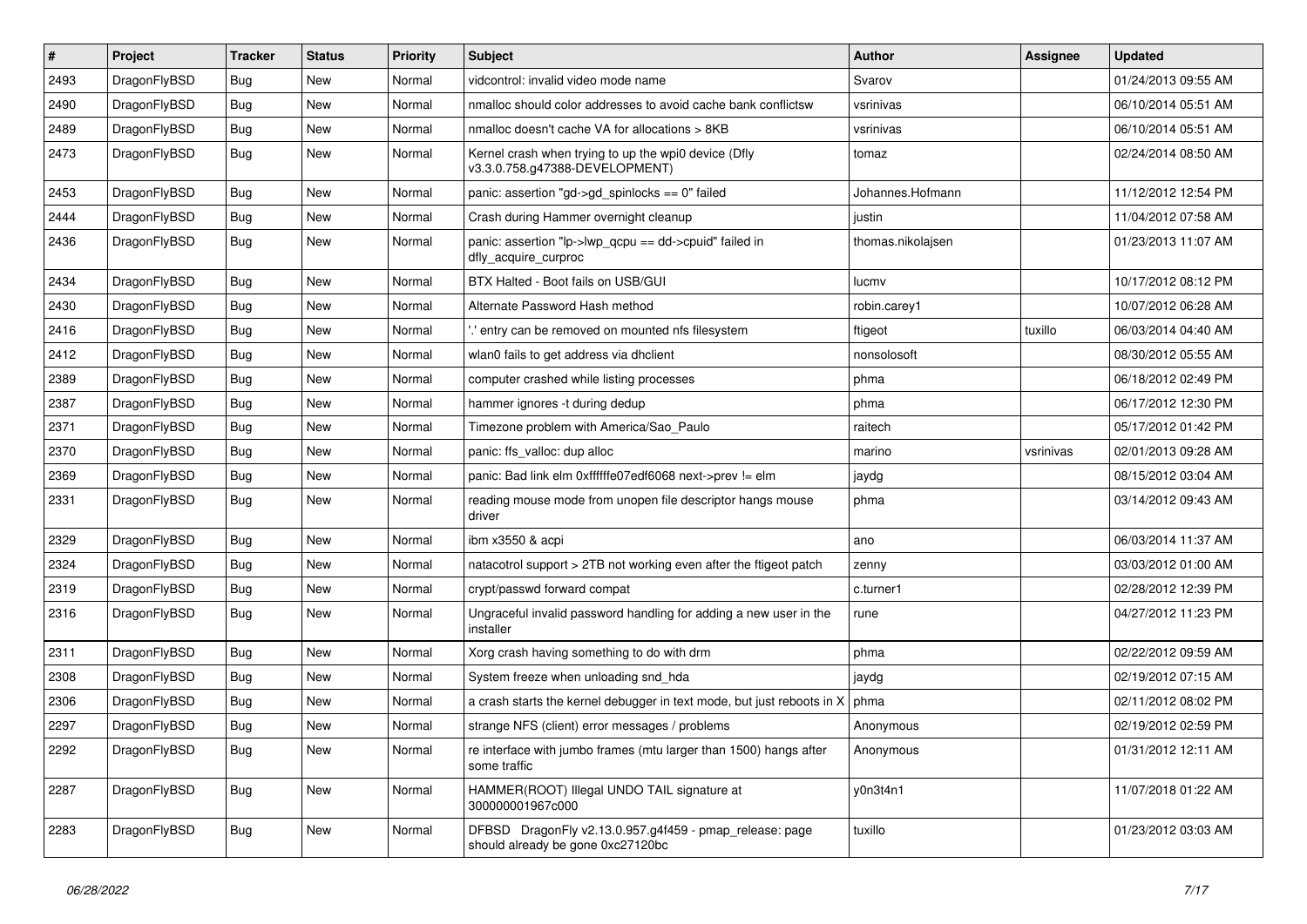| #    | Project      | <b>Tracker</b> | <b>Status</b> | <b>Priority</b> | Subject                                                                                                    | Author       | <b>Assignee</b> | <b>Updated</b>      |
|------|--------------|----------------|---------------|-----------------|------------------------------------------------------------------------------------------------------------|--------------|-----------------|---------------------|
| 2265 | DragonFlyBSD | <b>Bug</b>     | <b>New</b>    | Normal          | mbsrtowcs does not properly handle invalid mbstate_t in ps                                                 | c.turner1    | swildner        | 01/10/2012 07:56 PM |
| 2254 | DragonFlyBSD | Bug            | <b>New</b>    | Normal          | panic: assertion "ref < &td->td_toks_end" failed in lwkt_gettoken at<br>/usr/src/sys/kern/lwkt token.c:588 | eocallaghan  |                 | 12/05/2011 10:21 PM |
| 2250 | DragonFlyBSD | Bug            | New           | Normal          | Kernel panic                                                                                               | adamk        |                 | 11/23/2018 01:10 AM |
| 2248 | DragonFlyBSD | <b>Bug</b>     | New           | Normal          | sysctl panic                                                                                               | pavalos      |                 | 11/23/2011 06:23 PM |
| 2245 | DragonFlyBSD | <b>Bug</b>     | <b>New</b>    | Normal          | panic: assertion "ref < &td->td_toks_end" failed in lwkt_gettoken at<br>/usr/src/sys/kern/lwkt_token.c:588 | juanfra684   |                 | 11/22/2011 07:41 PM |
| 2224 | DragonFlyBSD | Bug            | <b>New</b>    | Normal          | v2.13.0.291.gaa7ec - Panic on fq while installing world                                                    | tuxillo      |                 | 11/18/2011 01:40 AM |
| 2210 | DragonFlyBSD | <b>Bug</b>     | New           | Normal          | Bugtracker cannot assign default project for new users                                                     | ahuete.devel |                 | 11/17/2011 11:30 AM |
| 2199 | DragonFlyBSD | Bug            | New           | Normal          | screen segfaults if utmpx isn't present                                                                    | pavalos      |                 | 11/15/2011 10:52 PM |
| 2182 | DragonFlyBSD | Bug            | New           | Normal          | if msk PHY FIFO underrun/overflow                                                                          | nonsolosoft  |                 | 09/03/2012 06:39 AM |
| 2171 | DragonFlyBSD | <b>Bug</b>     | <b>New</b>    | Normal          | DFBSD v2.13.0.151.gdc8442 - panic: assertion "(*ptep &<br>$(PG$ MANAGED PG V)) == PG V"                    | tuxillo      |                 | 11/04/2011 05:06 PM |
| 2167 | DragonFlyBSD | Bug            | <b>New</b>    | Normal          | shutdown/reboot fails after uptime msg                                                                     | marino       |                 | 11/28/2011 03:01 AM |
| 2166 | DragonFlyBSD | <b>Bug</b>     | New           | Normal          | DFBSD v2.13.0.109.g05b9d - Strange lockups                                                                 | tuxillo      |                 | 10/29/2011 11:20 AM |
| 2164 | DragonFlyBSD | Bug            | <b>New</b>    | Normal          | panic on reboot from usb.                                                                                  | eocallaghan  |                 | 10/27/2011 09:29 AM |
| 2161 | DragonFlyBSD | Bug            | New           | Normal          | Outdated xorg.conf file gets installed into etc and screws up mouse                                        | eocallaghan  |                 | 10/27/2011 01:51 PM |
| 2158 | DragonFlyBSD | Bug            | New           | Normal          | iwn panics with assertion on boot.                                                                         | eocallaghan  |                 | 10/24/2011 04:13 PM |
| 2154 | DragonFlyBSD | <b>Bug</b>     | New           | Normal          | vkernel copyout() doesn't return EFAULT on error                                                           | vsrinivas    |                 | 10/20/2011 03:53 AM |
| 2153 | DragonFlyBSD | <b>Bug</b>     | <b>New</b>    | Normal          | Too many unuseful warnings at boot                                                                         | juanfra684   |                 | 10/18/2011 10:16 PM |
| 2138 | DragonFlyBSD | Bug            | <b>New</b>    | Normal          | > 100% CPU usage                                                                                           | robin.carey1 |                 | 09/26/2011 12:20 PM |
| 2136 | DragonFlyBSD | <b>Bug</b>     | New           | Normal          | socketpair() doesn't free file descriptors on copyout failure                                              | vsrinivas    |                 | 04/05/2013 09:13 AM |
| 2129 | DragonFlyBSD | Bug            | New           | Normal          | DFBSD v2.11.0.661.gf9438 i386 - panic: lockmgr thrd_sleep                                                  | tuxillo      |                 | 09/05/2011 09:49 AM |
| 2125 | DragonFlyBSD | Bug            | New           | Normal          | Weird garbage in dmesg                                                                                     | herrgard     |                 | 08/30/2011 08:04 PM |
| 2124 | DragonFlyBSD | <b>Bug</b>     | New           | Normal          | getty repeating too quickly on port /dev/ttyv0                                                             | sgeorge.ml   |                 | 09/01/2011 04:28 AM |
| 2123 | DragonFlyBSD | <b>Bug</b>     | New           | Normal          | hammer is losing files                                                                                     | schmir       |                 | 08/30/2011 07:56 PM |
| 2122 | DragonFlyBSD | Submit         | New           | Normal          | [Review] Fixes to the VFS layer                                                                            | ftigeot      |                 | 05/31/2022 03:25 PM |
| 2115 | DragonFlyBSD | Bug            | New           | Normal          | [msk] system freeze after receive some paquet                                                              | bsdsx        |                 | 08/22/2011 10:22 AM |
| 2113 | DragonFlyBSD | Bug            | <b>New</b>    | Normal          | nmalloc threaded program fork leak                                                                         | vsrinivas    | vsrinivas       | 08/11/2011 07:25 PM |
| 2107 | DragonFlyBSD | <b>Bug</b>     | <b>New</b>    | Normal          | 2.10.1 sata dvd drive issue                                                                                | ausppc       |                 | 07/31/2011 08:41 PM |
| 2104 | DragonFlyBSD | Bug            | <b>New</b>    | Normal          | network configuration seg. fault on install CD                                                             | navratil     |                 | 07/26/2011 07:55 AM |
| 2099 | DragonFlyBSD | <b>Bug</b>     | <b>New</b>    | Normal          | page fault panic in vm system                                                                              | pavalos      |                 | 07/10/2011 08:51 AM |
| 2098 | DragonFlyBSD | Submit         | New           | Normal          | [PATCH] correct ath man page example<br>(/usr/src/share/man/man4/ath.4)                                    | nobody       |                 | 11/15/2011 12:27 AM |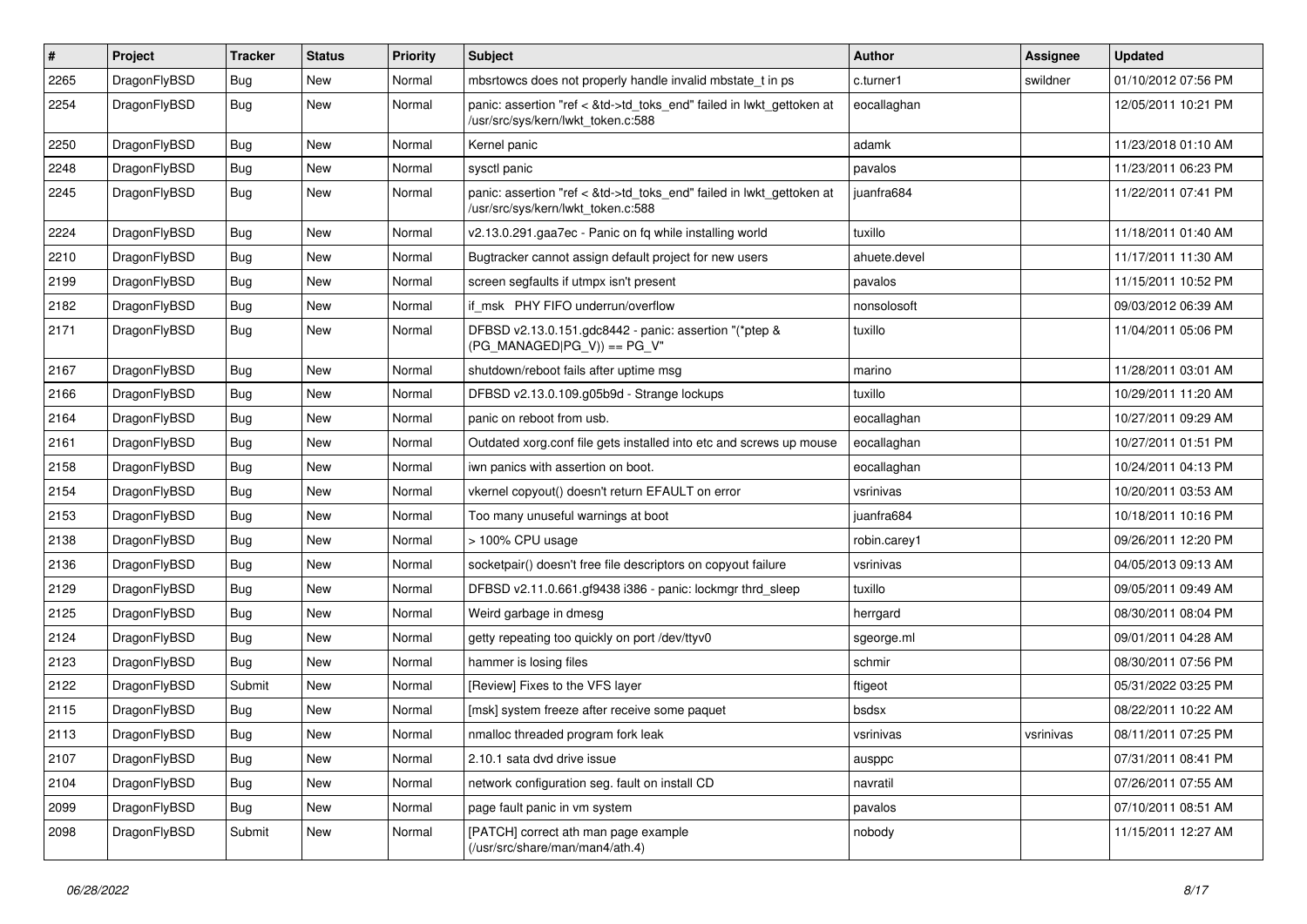| $\sharp$ | Project      | <b>Tracker</b> | <b>Status</b> | <b>Priority</b> | Subject                                                                        | Author            | Assignee | <b>Updated</b>      |
|----------|--------------|----------------|---------------|-----------------|--------------------------------------------------------------------------------|-------------------|----------|---------------------|
| 2094     | DragonFlyBSD | <b>Bug</b>     | New           | Normal          | Segfault when gdb printing backtrace from core dump                            | greenrd           |          | 06/25/2011 04:14 PM |
| 2092     | DragonFlyBSD | Bug            | New           | Normal          | Panic: Bad link elm 0x next->prev != elm                                       | masterblaster     | dillon   | 12/04/2011 12:49 PM |
| 2085     | DragonFlyBSD | <b>Bug</b>     | <b>New</b>    | Normal          | panic: assertion: (m->flags & PG_MAPPED) == 0 in<br>vm_page_free_toq           | vsrinivas         |          | 06/10/2011 07:48 AM |
| 2084     | DragonFlyBSD | Bug            | <b>New</b>    | Normal          | DFBSD v2.11.0.242.g4d317 - panic: zone: entry not free                         | tuxillo           |          | 07/03/2012 01:23 AM |
| 2082     | DragonFlyBSD | <b>Bug</b>     | New           | Normal          | dfbsd 2.10.1 amd64 - mc port build error with 'bmake bin-install'              | sun-doctor        |          | 05/25/2011 07:18 PM |
| 2080     | DragonFlyBSD | <b>Bug</b>     | New           | Normal          | panic: lockmgr thrd sleep: called from interrupt, ipi, or hard code<br>section | rumcic            |          | 05/30/2011 05:06 PM |
| 2078     | DragonFlyBSD | Bug            | <b>New</b>    | Normal          | DFBSD i386 v2.11.0.201.g3ed2f - Panic during installworld into a<br>vn0 device | tuxillo           |          | 05/19/2011 07:50 PM |
| 2077     | DragonFlyBSD | <b>Bug</b>     | <b>New</b>    | Normal          | USB devices conflicting                                                        | srussell          |          | 05/17/2011 05:12 PM |
| 2075     | DragonFlyBSD | <b>Bug</b>     | New           | Normal          | pflogd on x86_64                                                               | fanch             |          | 05/16/2011 04:04 PM |
| 2072     | DragonFlyBSD | Bug            | <b>New</b>    | Normal          | Fatal trap 12: stopped at lwkt send ipig3                                      | rumcic            |          | 05/17/2011 04:12 AM |
| 2067     | DragonFlyBSD | <b>Bug</b>     | New           | Normal          | sound/pcm: "play interrupt timeout, channel dead"                              | matthiasr         |          | 05/11/2021 03:55 AM |
| 2061     | DragonFlyBSD | <b>Bug</b>     | New           | Normal          | USB keyboard boot panic                                                        | sjg               |          | 05/04/2012 12:20 AM |
| 2055     | DragonFlyBSD | <b>Bug</b>     | <b>New</b>    | Normal          | $ssh + IPV6 + bridge \Rightarrow connection freezes$                           | steve             |          | 04/24/2011 07:13 PM |
| 2052     | DragonFlyBSD | <b>Bug</b>     | New           | Normal          | Kernel panic: CPU APIC ID out of range                                         | Anonymous         |          | 05/02/2011 11:06 AM |
| 2051     | DragonFlyBSD | Bug            | <b>New</b>    | Normal          | No ipv6 lan route entry created on 2.10                                        | ftigeot           |          | 04/21/2011 10:37 AM |
| 2048     | DragonFlyBSD | <b>Bug</b>     | New           | Normal          | panic: ffs sync: rofs mod                                                      | pavalos           |          | 04/12/2011 05:45 AM |
| 2045     | DragonFlyBSD | <b>Bug</b>     | <b>New</b>    | Normal          | ral(4): Fatal trap 12: page fault while in kernel mode (two panics)            | herrgard          |          | 11/03/2011 05:34 PM |
| 2042     | DragonFlyBSD | <b>Bug</b>     | New           | Normal          | kernel panic, when run boot0cfg                                                | sepherosa         |          | 05/31/2022 03:01 PM |
| 2008     | DragonFlyBSD | <b>Bug</b>     | <b>New</b>    | Normal          | lwkt_setcpu_remote: td->td_flags 00800621 console flood                        | pavalos           |          | 03/06/2011 09:37 PM |
| 2004     | DragonFlyBSD | Bug            | <b>New</b>    | Normal          | LWKT_WAIT_IPIQ panic                                                           | steve             |          | 03/08/2011 05:46 PM |
| 1990     | DragonFlyBSD | <b>Bug</b>     | <b>New</b>    | Normal          | /mnt too large to mount                                                        | peur.neu          |          | 02/16/2011 11:24 PM |
| 1984     | DragonFlyBSD | Bug            | New           | Normal          | hammer mount fails after crash - HAMMER: FIFO record bad head<br>signature     | thomas.nikolajsen |          | 03/08/2011 06:57 PM |
| 1975     | DragonFlyBSD | Bug            | <b>New</b>    | Normal          | Applications seg fault in select() and poll()                                  | rumcic            |          | 05/31/2022 02:58 PM |
| 1969     | DragonFlyBSD | Bug            | <b>New</b>    | Normal          | pf-related network problem                                                     | pavalos           | lentferj | 02/01/2011 06:57 PM |
| 1964     | DragonFlyBSD | <b>Bug</b>     | New           | Normal          | iwn (panic assertion : wlan assert serialized)                                 | sjmm.ptr          | josepht  | 02/01/2011 12:57 PM |
| 1961     | DragonFlyBSD | <b>Bug</b>     | New           | Normal          | Can't create dump from DDB                                                     | shamaz            |          | 01/29/2011 09:02 PM |
| 1959     | DragonFlyBSD | <b>Bug</b>     | New           | Normal          | DFBSD v2.9.1.422.gc98f2 - Panic during boot - IPv6 and PF                      | tuxillo           |          | 01/13/2011 03:37 AM |
| 1951     | DragonFlyBSD | <b>Bug</b>     | New           | Normal          | dma_timeouts at phyaddr on a good hdd                                          | peur.neu          |          | 01/04/2011 07:12 AM |
| 1949     | DragonFlyBSD | <b>Bug</b>     | New           | Normal          | iwn panic                                                                      | pavalos           |          | 01/30/2011 03:21 AM |
| 1946     | DragonFlyBSD | <b>Bug</b>     | New           | Normal          | ieee80211 panic                                                                | pavalos           | josepht  | 01/27/2011 06:00 PM |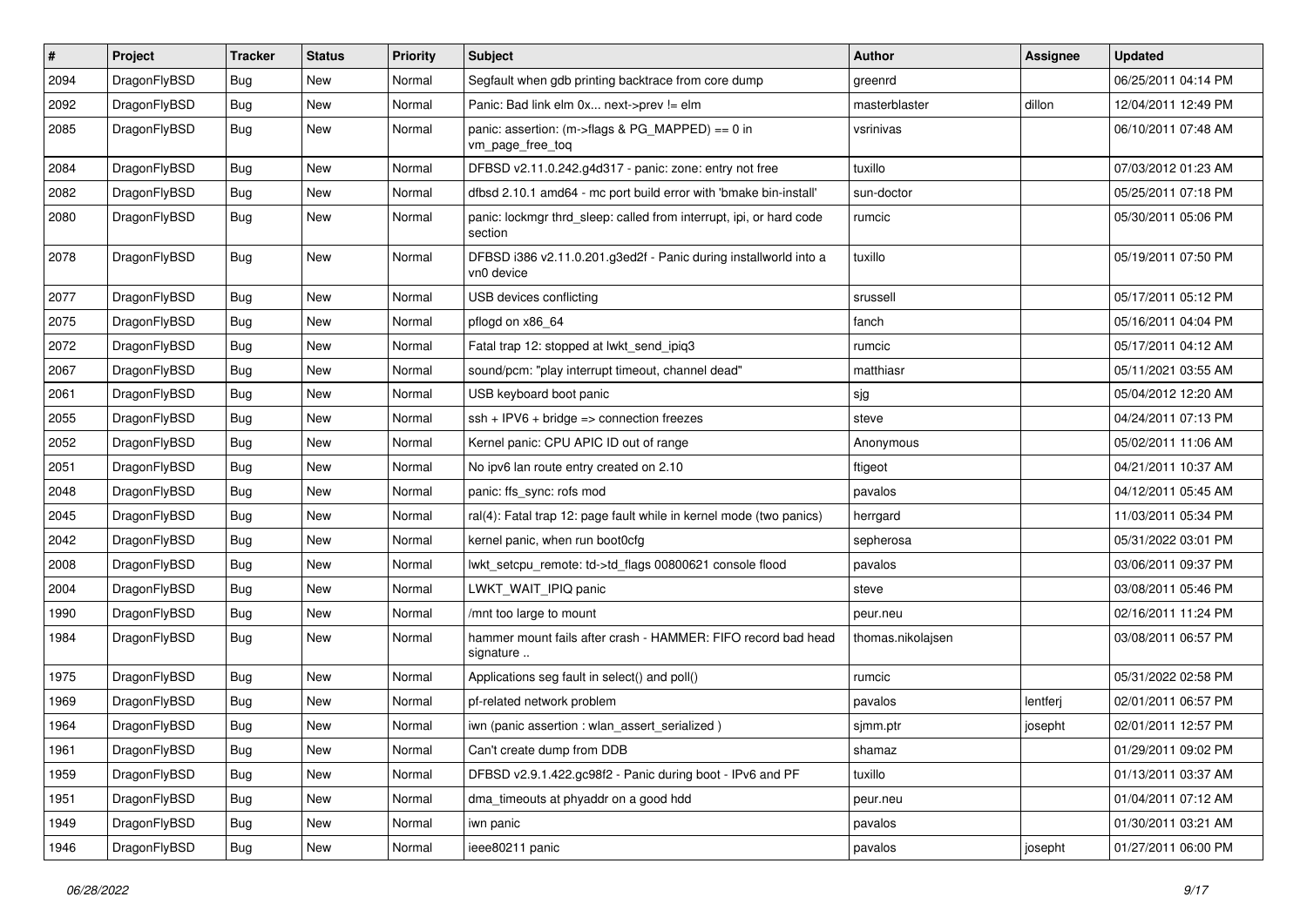| #    | Project      | <b>Tracker</b> | <b>Status</b> | <b>Priority</b> | Subject                                                                                                                                                                                           | Author             | <b>Assignee</b> | <b>Updated</b>      |
|------|--------------|----------------|---------------|-----------------|---------------------------------------------------------------------------------------------------------------------------------------------------------------------------------------------------|--------------------|-----------------|---------------------|
| 1944 | DragonFlyBSD | Bug            | <b>New</b>    | Normal          | panic: backing object 0xdea7b258 was somehow re-referenced<br>during collapse!                                                                                                                    | sepherosa          |                 | 12/27/2010 02:06 AM |
| 1943 | DragonFlyBSD | <b>Bug</b>     | New           | Normal          | hammer assertion panic                                                                                                                                                                            | peter              |                 | 12/27/2010 12:45 AM |
| 1942 | DragonFlyBSD | Bug            | New           | Normal          | locking against myself in getcacheblk()?                                                                                                                                                          | qhwt.dfly          |                 | 05/31/2022 02:15 PM |
| 1941 | DragonFlyBSD | <b>Bug</b>     | New           | Normal          | wlan config crash                                                                                                                                                                                 | abandon.every.hope |                 | 12/24/2010 07:54 PM |
| 1939 | DragonFlyBSD | <b>Bug</b>     | New           | Normal          | Panic on nightly build and stress test box                                                                                                                                                        | lentferj           |                 | 12/18/2010 08:41 AM |
| 1935 | DragonFlyBSD | <b>Bug</b>     | New           | Normal          | mouse does not work after switching between x and console                                                                                                                                         | shamaz             |                 | 12/13/2010 10:06 AM |
| 1923 | DragonFlyBSD | Bug            | New           | Normal          | Abysmal NFS performance with IPv6                                                                                                                                                                 | ftigeot            |                 | 12/05/2010 09:34 PM |
| 1917 | DragonFlyBSD | Bug            | New           | Normal          | panic: assertion: (RB_EMPTY(&ip->rec_tree) && (ip->flags &<br>HAMMER_INODE_XDIRTY) == 0)    (!RB_EMPTY(&ip->rec_tree)<br>&& (ip->flags & HAMMER_INODE_XDIRTY) != 0) in<br>hammer_flush_inode_done | qhwt.dfly          |                 | 11/24/2010 03:23 AM |
| 1916 | DragonFlyBSD | <b>Bug</b>     | <b>New</b>    | Normal          | Constant crashes on x86_64 with UFS                                                                                                                                                               | lentferj           |                 | 11/21/2010 07:40 PM |
| 1913 | DragonFlyBSD | Bug            | New           | Normal          | panic: assertion: ip->flush_state != HAMMER_FST_FLUSH in<br>hammer_flush_inode_core                                                                                                               | swildner           |                 | 11/20/2010 05:27 PM |
| 1907 | DragonFlyBSD | Bug            | <b>New</b>    | Normal          | Hammer crash in hammer flusher flush()                                                                                                                                                            | swildner           |                 | 11/11/2010 05:07 AM |
| 1899 | DragonFlyBSD | <b>Bug</b>     | New           | Normal          | Keyboard doesn't work                                                                                                                                                                             | fransm             |                 | 05/15/2022 03:32 PM |
| 1884 | DragonFlyBSD | <b>Bug</b>     | New           | Normal          | System completely freezes while listening music (devbuf: malloc<br>limit exceeded)                                                                                                                | shamaz             |                 | 01/24/2011 05:00 PM |
| 1877 | DragonFlyBSD | <b>Bug</b>     | <b>New</b>    | Normal          | Freeze during 1st hammer cleanup after new install                                                                                                                                                | elekktretterr      |                 | 05/15/2022 11:43 AM |
| 1876 | DragonFlyBSD | <b>Bug</b>     | New           | Normal          | devfs in jail + logging out from console(ttyv1+) -> panic                                                                                                                                         | qhwt.dfly          | tuxillo         | 05/31/2022 03:24 PM |
| 1874 | DragonFlyBSD | Bug            | New           | Normal          | mpd listening on all IPs, accepting only on one                                                                                                                                                   | rumcic             |                 | 05/08/2011 01:01 PM |
| 1873 | DragonFlyBSD | Bug            | New           | Normal          | Panic upon usb mouse detach and reattaching                                                                                                                                                       | rumcic             |                 | 02/01/2011 09:53 AM |
| 1867 | DragonFlyBSD | <b>Bug</b>     | New           | Normal          | it(4) motherboard and fan problems                                                                                                                                                                | tuxillo            |                 | 07/08/2011 10:48 AM |
| 1861 | DragonFlyBSD | Bug            | New           | Normal          | panic via kprintf (lockmgr called in a hard section)                                                                                                                                              | vsrinivas          |                 | 10/11/2010 12:56 AM |
| 1850 | DragonFlyBSD | <b>Bug</b>     | New           | Normal          | volume-add on hammer root fs panic                                                                                                                                                                | Johannes.Hofmann   |                 | 04/18/2019 04:27 AM |
| 1836 | DragonFlyBSD | Bug            | New           | Normal          | Incorrect TCP checksum show up in tcpdump                                                                                                                                                         | robgar1            |                 | 05/15/2022 11:22 AM |
| 1826 | DragonFlyBSD | Bug            | New           | Normal          | panic during boot: assertion so->so_port  in tcp_input                                                                                                                                            | ftigeot            |                 | 05/15/2022 11:05 AM |
| 1818 | DragonFlyBSD | Bug            | New           | Normal          | panic: Bad tailq NEXT (kqueue issue ?)                                                                                                                                                            | ftigeot            |                 | 05/15/2022 11:40 AM |
| 1786 | DragonFlyBSD | <b>Bug</b>     | New           | Normal          | Calling NULL function pointer initiates panic loop                                                                                                                                                | sjg                |                 | 10/11/2010 05:28 PM |
| 1774 | DragonFlyBSD | Bug            | New           | Normal          | New IP header cleanup branch available for testing                                                                                                                                                | dillon             |                 | 05/15/2022 10:59 AM |
| 1769 | DragonFlyBSD | <b>Bug</b>     | New           | Normal          | panic: assertion: _tp->tt_msg->tt_cpuid == mycpuid in<br>tcp_callout_active                                                                                                                       | pavalos            | sjg             | 05/15/2022 11:07 AM |
| 1695 | DragonFlyBSD | <b>Bug</b>     | New           | Normal          | NFS-related system breakdown                                                                                                                                                                      | Anonymous          |                 | 04/10/2014 12:35 AM |
| 1634 | DragonFlyBSD | Bug            | New           | Normal          | panic: spin_lock: 0xe4ad1320, indefinitive wait!                                                                                                                                                  | elekktretterr      |                 | 01/19/2015 03:21 AM |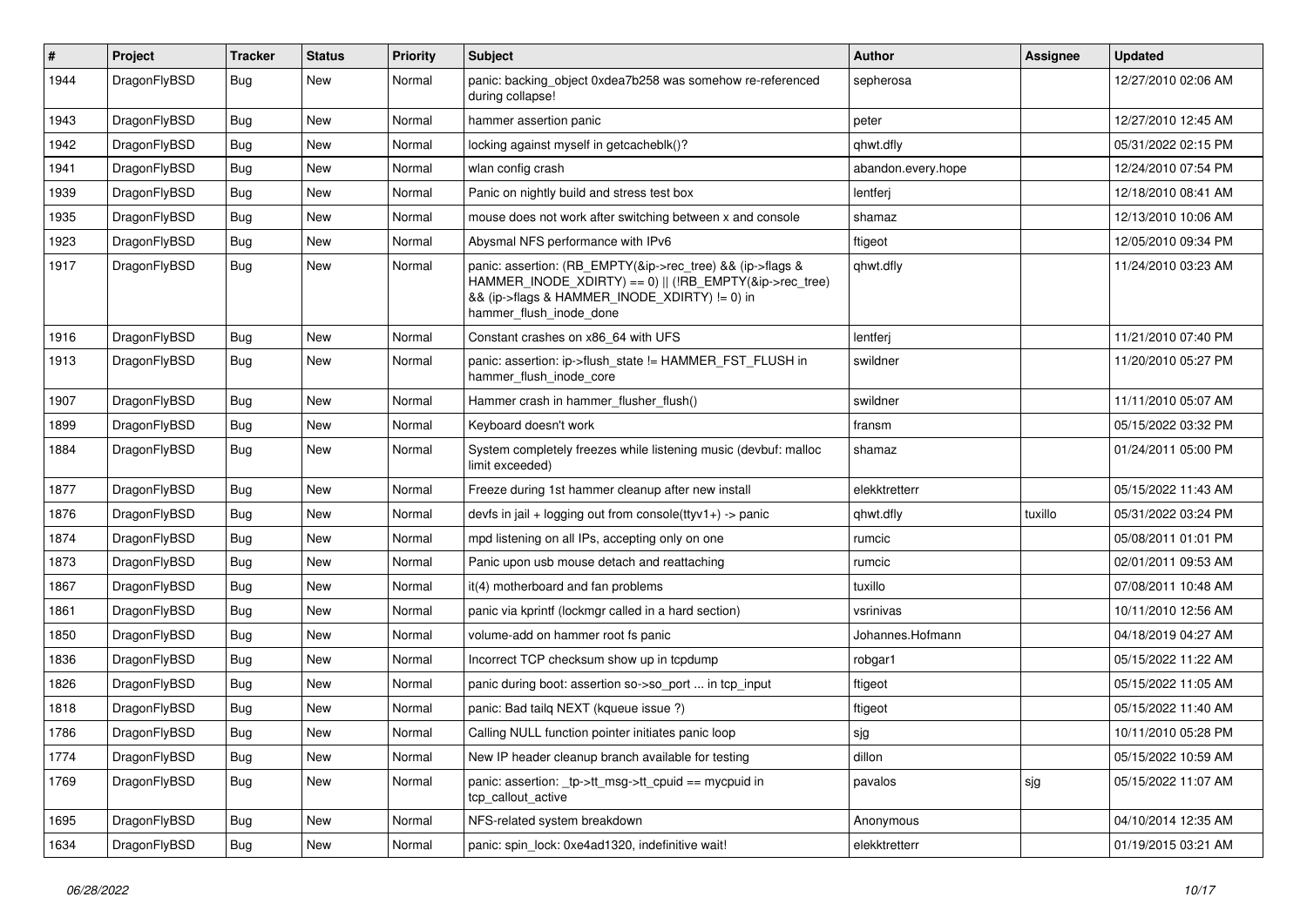| $\vert$ # | Project      | <b>Tracker</b> | <b>Status</b> | <b>Priority</b> | <b>Subject</b>                                                                                                | <b>Author</b>   | Assignee | <b>Updated</b>      |
|-----------|--------------|----------------|---------------|-----------------|---------------------------------------------------------------------------------------------------------------|-----------------|----------|---------------------|
| 1594      | DragonFlyBSD | <b>Bug</b>     | New           | Normal          | Kernel panic during boot from Live CD on Dell E6400                                                           | bodie           |          | 05/11/2021 03:54 AM |
| 1559      | DragonFlyBSD | <b>Bug</b>     | <b>New</b>    | Normal          | kernel trap                                                                                                   | phma            |          | 11/27/2021 08:43 AM |
| 1556      | DragonFlyBSD | <b>Bug</b>     | New           | Normal          | many processes stuck in "hmrrcm", system unusable                                                             | corecode        | tuxillo  | 05/11/2021 03:52 AM |
| 1525      | DragonFlyBSD | <b>Bug</b>     | New           | Normal          | boehm-gc problems                                                                                             | hasso           |          | 10/13/2012 07:13 PM |
| 1474      | DragonFlyBSD | <b>Bug</b>     | New           | Normal          | ithread 1 unexpectedly rescheduled                                                                            | corecode        | tuxillo  | 05/11/2021 03:52 AM |
| 1463      | DragonFlyBSD | <b>Bug</b>     | New           | Normal          | Mountroot before drives are initialized                                                                       | elekktretterr   |          | 12/07/2010 01:30 PM |
| 1442      | DragonFlyBSD | Bug            | New           | Normal          | blocking SIGSEGV and triggering a segment violation produces an<br>all CPU consuming process                  | corecode        | tuxillo  | 05/11/2021 03:52 AM |
| 1440      | DragonFlyBSD | <b>Bug</b>     | New           | Normal          | ptrace/gdb doesn't work after process blocks SIGTRAP                                                          | corecode        | tuxillo  | 05/11/2021 03:52 AM |
| 1430      | DragonFlyBSD | <b>Bug</b>     | New           | Normal          | Buggy w(1)?                                                                                                   | hasso           | alexh    | 11/24/2010 08:09 AM |
| 1293      | DragonFlyBSD | <b>Bug</b>     | New           | Normal          | 2.2.1-REL Installer Request                                                                                   | mk              | tuxillo  | 05/11/2021 04:00 AM |
| 1246      | DragonFlyBSD | <b>Bug</b>     | New           | Normal          | bad resolution (monitor desync) with livedvd                                                                  | Przem0l         |          | 02/18/2014 06:29 AM |
| 1194      | DragonFlyBSD | <b>Bug</b>     | New           | Normal          | SCSI errors while trying to copy photos from my camera                                                        | elekktretterr   |          | 01/14/2015 04:39 PM |
| 1193      | DragonFlyBSD | Bug            | New           | Normal          | kernel doesn't recognize cdrom drive                                                                          | nonsolosoft     |          | 01/25/2014 09:11 PM |
| 1192      | DragonFlyBSD | Submit         | <b>New</b>    | Normal          | KKASSERTs in sys/kern/uipc_{msg,socket}.c are too strict                                                      | rumcic          |          | 05/11/2021 04:07 AM |
| 989       | DragonFlyBSD | Bug            | New           | Normal          | installer/fdisk trouble with wrapped values                                                                   | Discodestroyer  |          | 02/18/2014 06:27 AM |
| 731       | DragonFlyBSD | <b>Bug</b>     | <b>New</b>    | Normal          | system freeze on "slice too large"                                                                            | corecode        | tuxillo  | 06/25/2022 04:01 AM |
| 341       | DragonFlyBSD | Bug            | New           | Normal          | Vinum erroneously repors devices as busy                                                                      | corecode        | swildner | 01/21/2012 04:50 AM |
| 3311      | DragonFlyBSD | <b>Bug</b>     | New           | Low             | TrueCrypt support may cause kernel crash                                                                      | arcade@b1t.name |          | 04/29/2022 06:19 AM |
| 3228      | DragonFlyBSD | <b>Bug</b>     | New           | Low             | pfi_kif_unref: state refcount <= 0 in dmesg                                                                   | justin          |          | 03/05/2021 06:39 AM |
| 3132      | DragonFlyBSD | <b>Bug</b>     | New           | Low             | unifdef mined                                                                                                 | bcallah         |          | 04/26/2018 08:34 PM |
| 3107      | DragonFlyBSD | <b>Bug</b>     | New           | Low             | ACPI interrupt storm when loading i915 on Lenovo T460                                                         | oyvinht         |          | 07/15/2020 07:01 AM |
| 3101      | DragonFlyBSD | <b>Bug</b>     | New           | Low             | PFI CGI install not working in dragonflybsd 5.0.1 USB install                                                 | bnegre82        |          | 05/11/2021 04:14 AM |
| 3024      | DragonFlyBSD | <b>Bug</b>     | New           | Low             | sys/dev/netif/wi/if_wi.c:1090]: (style) Redundant condition                                                   | dcb             |          | 04/11/2017 11:56 AM |
| 2931      | DragonFlyBSD | <b>Bug</b>     | New           | Low             | 'gdb' of 'vkernel' unable to print backtrace                                                                  | tofergus        |          | 07/26/2016 01:51 PM |
| 2887      | DragonFlyBSD | <b>Bug</b>     | <b>New</b>    | Low             | Missing extattr_namespace_to_string and<br>extattr_string_to_namespace functions                              | rubenk          |          | 02/06/2016 05:09 AM |
| 2882      | DragonFlyBSD | <b>Bug</b>     | New           | Low             | bridge sends packets from individual interfaces                                                               | arcade@b1t.name |          | 01/09/2016 12:43 PM |
| 2878      | DragonFlyBSD | <b>Bug</b>     | New           | Low             | [fix] CCVER problem when using clang and cpu extensions<br>(intrinsics)                                       | arcade@b1t.name |          | 06/24/2016 04:25 AM |
| 2877      | DragonFlyBSD | Bug            | New           | Low             | sed fails when working with UTF-8 locale and non-UTF symbols                                                  | arcade@b1t.name |          | 12/30/2015 11:20 AM |
| 2859      | DragonFlyBSD | <b>Bug</b>     | New           | Low             | Installer configuration menu always highlights "Select timezone", no<br>matter which step was last completed. | cgag            |          | 12/02/2015 01:54 PM |
| 2858      | DragonFlyBSD | <b>Bug</b>     | New           | Low             | Installer "Local or UTC" question should have "No" selected by<br>default.                                    | cgag            |          | 12/02/2015 01:18 PM |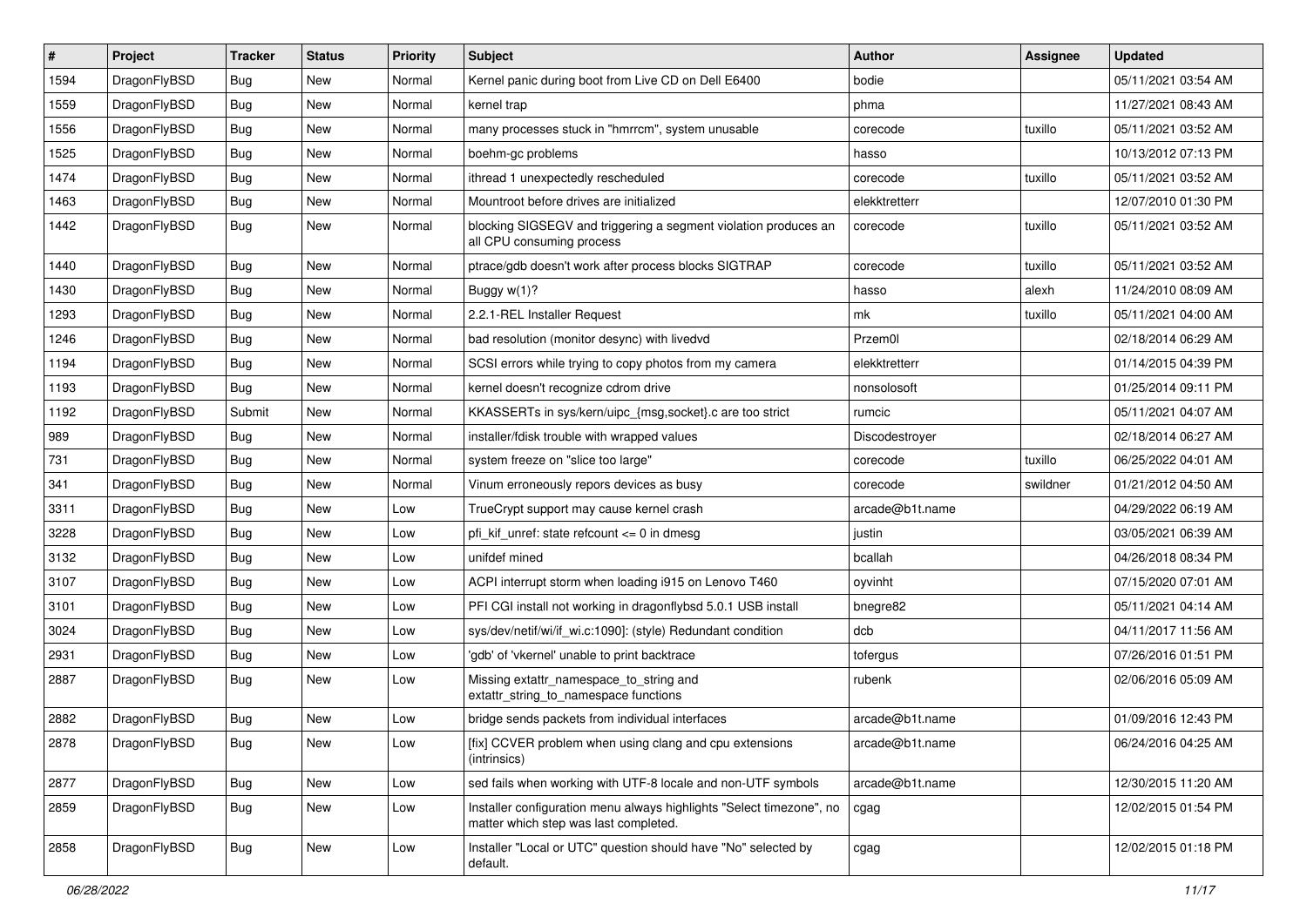| $\sharp$ | Project      | <b>Tracker</b> | <b>Status</b> | <b>Priority</b> | Subject                                                                                  | <b>Author</b>     | <b>Assignee</b> | <b>Updated</b>      |
|----------|--------------|----------------|---------------|-----------------|------------------------------------------------------------------------------------------|-------------------|-----------------|---------------------|
| 2790     | DragonFlyBSD | Submit         | New           | Low             | filedesc softrefs increment code factoring                                               | dclink            |                 | 02/21/2015 04:00 AM |
| 2680     | DragonFlyBSD | <b>Bug</b>     | <b>New</b>    | Low             | boot0cfg update makes box unbootable                                                     | herrgard          |                 | 06/10/2014 06:02 AM |
| 2675     | DragonFlyBSD | <b>Bug</b>     | New           | Low             | Ultimate N WiFi Link 5300 get iwn_intr: fatal firmware error on 5GHz                     | revuwa            |                 | 05/11/2021 04:07 AM |
| 2552     | DragonFlyBSD | <b>Bug</b>     | New           | Low             | hammer recovery should indicate progress                                                 | phma              |                 | 05/03/2013 12:13 AM |
| 2529     | DragonFlyBSD | <b>Bug</b>     | New           | Low             | Sundance network adapter is not detected and attached                                    | kworr             |                 | 03/25/2013 02:29 AM |
| 2403     | DragonFlyBSD | <b>Bug</b>     | <b>New</b>    | Low             | newfs -E doesn't handle /dev/serno device names properly                                 | ftigeot           |                 | 08/17/2012 05:07 AM |
| 2252     | DragonFlyBSD | <b>Bug</b>     | New           | Low             | snd hda not useable if loaded via /boot/loader.conf                                      | xbit              | swildner        | 12/14/2011 12:23 AM |
| 2095     | DragonFlyBSD | <b>Bug</b>     | New           | Low             | Running installer post-install: Unsupported DFUI transport "                             | greenrd           |                 | 06/26/2011 09:20 AM |
| 2020     | DragonFlyBSD | <b>Bug</b>     | New           | Low             | Port brcm80211 driver from Linux to DragonFly BSD                                        | studer            |                 | 03/05/2011 10:54 PM |
| 1982     | DragonFlyBSD | <b>Bug</b>     | New           | Low             | There is no linuxulator on x86-64                                                        | herrgard          |                 | 05/31/2022 02:25 PM |
| 1947     | DragonFlyBSD | <b>Bug</b>     | <b>New</b>    | Low             | GA-880GM-UD2H (rev. 1.3) AHCI fails to detect disks at the end of<br>the RAID controller | eocallaghan       |                 | 11/27/2021 08:46 AM |
| 1882     | DragonFlyBSD | <b>Bug</b>     | New           | Low             | Idea for handling new USB vendor/device codes                                            | bmk               |                 | 10/20/2010 12:15 PM |
| 1714     | DragonFlyBSD | <b>Bug</b>     | New           | Low             | hwpmc                                                                                    | alexh             | swildner        | 08/18/2012 02:03 PM |
| 1538     | DragonFlyBSD | Bug            | New           | Low             | mountroot should probe file systems                                                      | corecode          | alexh           | 11/24/2010 06:35 PM |
| 1532     | DragonFlyBSD | <b>Bug</b>     | New           | Low             | jemalloc doesn't work on DragonFly                                                       | hasso             | sjg             | 08/02/2011 01:14 AM |
| 1313     | DragonFlyBSD | <b>Bug</b>     | <b>New</b>    | Low             | Signal code in kernel needs major overhaul (signal queues,<br>si code, si addr)          | hasso             |                 | 05/11/2021 04:00 AM |
| 679      | DragonFlyBSD | Bug            | <b>New</b>    | Low             | Netgraph backward compatibility for old *LEN constants                                   | nant              | nant            | 02/18/2014 05:45 AM |
| 600      | DragonFlyBSD | <b>Bug</b>     | New           | Low             | /sys/libkern/karc4random                                                                 | robin_carey5      | profmakx        | 01/19/2015 03:07 AM |
| 3113     | DragonFlyBSD | <b>Bug</b>     | In Progress   | Urgent          | Booting vKernel fails due being out of swap space                                        | tcullen           |                 | 05/11/2021 04:14 AM |
| 2499     | DragonFlyBSD | <b>Bug</b>     | In Progress   | Urgent          | DRAGONFLY_3_2 lockd not responding correctly                                             | Nerzhul           |                 | 01/22/2013 12:47 PM |
| 3111     | DragonFlyBSD | <b>Bug</b>     | In Progress   | High            | Mouse lags every second heavily under X11                                                | mneumann          |                 | 12/12/2017 09:46 PM |
| 2296     | DragonFlyBSD | <b>Bug</b>     | In Progress   | High            | panic: assertion "m->wire count > 0" failed                                              | thomas.nikolajsen |                 | 08/30/2012 06:09 AM |
| 884      | DragonFlyBSD | <b>Bug</b>     | In Progress   | High            | Performance/memory problems under filesystem IO load                                     | hasso             |                 | 05/11/2021 03:50 AM |
| 3318     | DragonFlyBSD | Bug            | In Progress   | Normal          | Segmenation fault when a process resumed with checkpt exits                              | zabolekar         | tuxillo         | 06/18/2022 08:24 AM |
| 3317     | DragonFlyBSD | <b>Bug</b>     | In Progress   | Normal          | Network vtnet0 not working on Hetzner cloud                                              | mneumann          |                 | 06/18/2022 03:55 AM |
| 3310     | DragonFlyBSD | Bug            | In Progress   | Normal          | NVMM+QEMU fail to boot with UEFI: Mem Assist Failed<br>[gpa=0xfffffff0]                  | liweitianux       |                 | 01/11/2022 03:22 PM |
| 3299     | DragonFlyBSD | Bug            | In Progress   | Normal          | DragonFlyBSD reports utterly wrong uptime (most of the time, right<br>after booting in)  | adrian            |                 | 11/11/2021 01:43 PM |
| 3295     | DragonFlyBSD | <b>Bug</b>     | In Progress   | Normal          | Adapt devel/libvirt for nvmm                                                             | tuxillo           | tuxillo         | 11/03/2021 04:56 PM |
| 3269     | DragonFlyBSD | <b>Bug</b>     | In Progress   | Normal          | Is double-buffer'd buf still required by HAMMER2?                                        | tkusumi           |                 | 05/12/2021 04:09 PM |
| 3160     | DragonFlyBSD | Submit         | In Progress   | Normal          | State the implementation difference in pkill/pgrep manual                                | sevan             | tuxillo         | 06/03/2022 05:15 PM |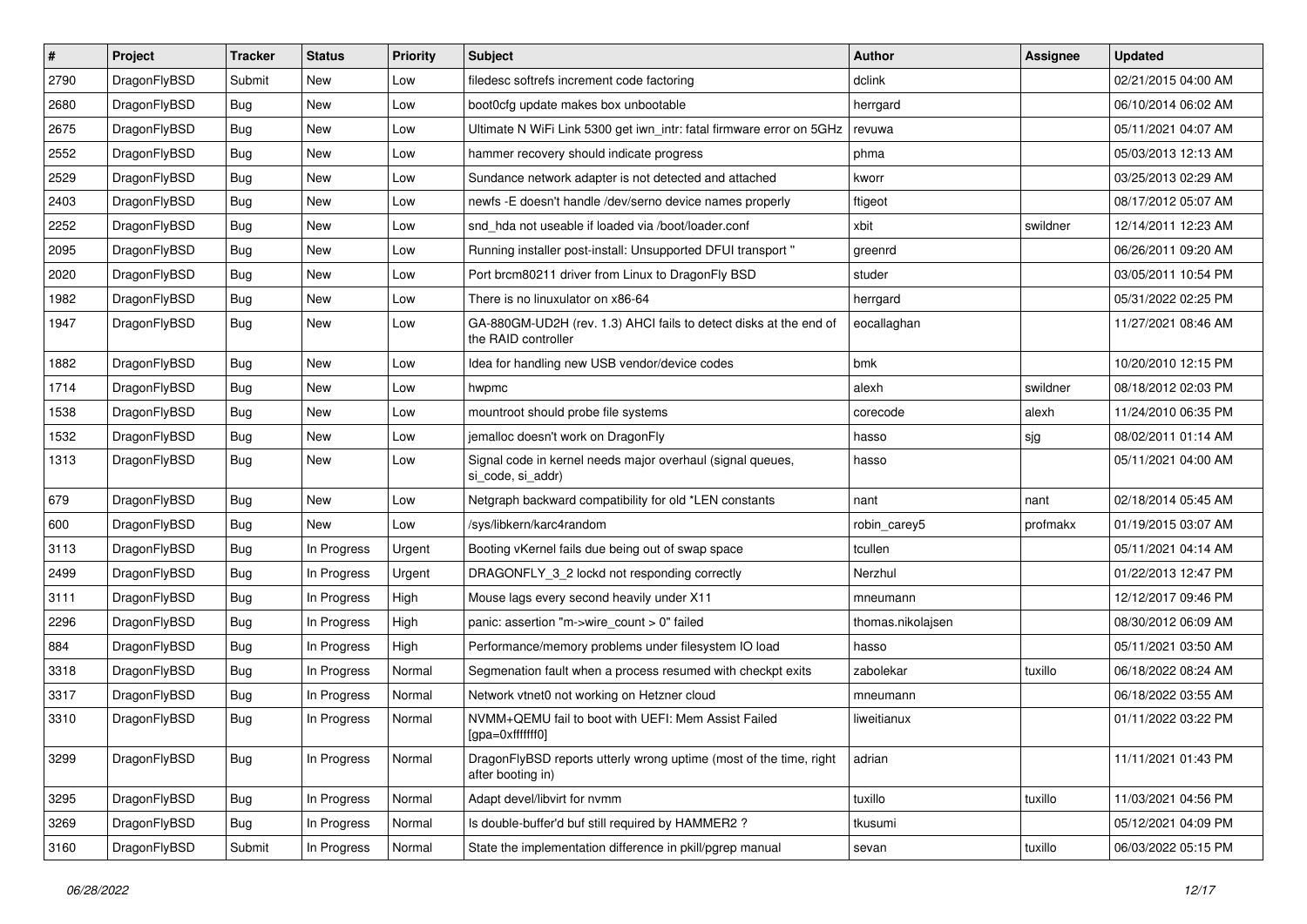| #    | Project      | <b>Tracker</b> | <b>Status</b> | <b>Priority</b> | <b>Subject</b>                                                                                         | <b>Author</b>    | <b>Assignee</b> | <b>Updated</b>      |
|------|--------------|----------------|---------------|-----------------|--------------------------------------------------------------------------------------------------------|------------------|-----------------|---------------------|
| 3145 | DragonFlyBSD | Submit         | In Progress   | Normal          | Update libelf to FreeBSD 12 current and build as base library usable<br>by ports                       | davshao          | tuxillo         | 08/20/2021 03:58 PM |
| 3089 | DragonFlyBSD | <b>Bug</b>     | In Progress   | Normal          | vtnet(4) - disable TCP checksum offload by default                                                     | jlane            | vadaszi         | 05/11/2021 04:14 AM |
| 3031 | DragonFlyBSD | Submit         | In Progress   | Normal          | Update drm/radeon to Linux 4.7.10 as much as possible                                                  | davshao          | ftigeot         | 08/19/2021 12:33 PM |
| 3028 | DragonFlyBSD | <b>Bug</b>     | In Progress   | Normal          | installer: confusion of set/get disk encryption passphrase dialogs                                     | liweitianux      | tuxillo         | 06/03/2022 05:13 PM |
| 3021 | DragonFlyBSD | <b>Bug</b>     | In Progress   | Normal          | sys/dev/drm/i915/i915_gem_stolen.c:115]: (error) Signed integer<br>overflow for expression '65535<<20' | dcb              |                 | 04/11/2017 12:46 PM |
| 3011 | DragonFlyBSD | <b>Bug</b>     | In Progress   | Normal          | dragonfly/sys/dev/netif/re/re.c: suspicious code ?                                                     | dcb              |                 | 07/29/2017 01:26 AM |
| 2819 | DragonFlyBSD | <b>Bug</b>     | In Progress   | Normal          | Random micro system freezes after a week of uptime                                                     | ftigeot          | dillon          | 08/16/2015 08:46 PM |
| 2731 | DragonFlyBSD | <b>Bug</b>     | In Progress   | Normal          | Screen full of random colors when starting Xorg with Intel Haswell<br>HD Graphics P4600                | jkatzmaier       |                 | 11/12/2014 04:08 PM |
| 2549 | DragonFlyBSD | <b>Bug</b>     | In Progress   | Normal          | netgraph7: Kernel page fault.                                                                          | russiane39       | nant            | 05/10/2013 11:20 PM |
| 2414 | DragonFlyBSD | <b>Bug</b>     | In Progress   | Normal          | Lenovo S10 acpi freeze (not new)                                                                       | davshao          |                 | 05/11/2021 04:13 AM |
| 2391 | DragonFlyBSD | <b>Bug</b>     | In Progress   | Normal          | System lock with ahci and acpi enabled on ATI RS690 chipset with<br>SMB600 sata controller             | jorisgio         | vadaszi         | 06/03/2015 03:51 PM |
| 2360 | DragonFlyBSD | <b>Bug</b>     | In Progress   | Normal          | Wishlist: virtio driver import                                                                         | vsrinivas        |                 | 06/04/2022 04:16 AM |
| 2358 | DragonFlyBSD | <b>Bug</b>     | In Progress   | Normal          | DFBSD v3.0.2.32.g928ca - panic: hammer: insufficient undo FIFO<br>space!                               | tuxillo          | tuxillo         | 05/10/2021 02:50 AM |
| 2353 | DragonFlyBSD | <b>Bug</b>     | In Progress   | Normal          | panic: assertion "gd->gd_spinlocks_wr == 0" failed in<br>bsd4 schedulerclock                           | jaydg            | alexh           | 11/28/2012 01:57 AM |
| 2351 | DragonFlyBSD | <b>Bug</b>     | In Progress   | Normal          | DFBSD v3.1.0.579.g44ccf - Stuck during startup, random freezes                                         | tuxillo          |                 | 04/24/2012 08:21 AM |
| 2345 | DragonFlyBSD | <b>Bug</b>     | In Progress   | Normal          | DFBSD v3.1.0.457.gd679f - NFS panic on diskless station                                                | tuxillo          |                 | 04/07/2012 05:22 PM |
| 2282 | DragonFlyBSD | <b>Bug</b>     | In Progress   | Normal          | gdb segfaults with certain corefiles                                                                   | tuxillo          |                 | 01/18/2012 04:40 PM |
| 2013 | DragonFlyBSD | <b>Bug</b>     | In Progress   | Normal          | oversized DMA request loop                                                                             | josepht          |                 | 05/11/2021 04:06 AM |
| 1921 | DragonFlyBSD | <b>Bug</b>     | In Progress   | Normal          | we miss mlockall                                                                                       | alexh            | tuxillo         | 06/18/2022 04:08 AM |
| 1749 | DragonFlyBSD | <b>Bug</b>     | In Progress   | Normal          | HAMMER fsstress panic in hammer_flush_inode_core<br>'ip->flush_state != HAMMER_FST_FLUSH'              | vsrinivas        |                 | 05/11/2021 04:06 AM |
| 1744 | DragonFlyBSD | <b>Bug</b>     | In Progress   | Normal          | HAMMER fsstress panic in hammer setup child callback                                                   | vsrinivas        |                 | 05/11/2021 04:05 AM |
| 1700 | DragonFlyBSD | Submit         | In Progress   | Normal          | skip boot2 menu on <enter></enter>                                                                     | Johannes.Hofmann | tuxillo         | 05/15/2022 08:35 AM |
| 1669 | DragonFlyBSD | Bug            | In Progress   | Normal          | Drive wont open using button                                                                           | elekktretterr    |                 | 02/29/2012 12:05 PM |
| 1661 | DragonFlyBSD | Bug            | In Progress   | Normal          | panic on password entry mount smb filesystem                                                           | vsrinivas        |                 | 11/27/2021 08:29 AM |
| 1584 | DragonFlyBSD | Bug            | In Progress   | Normal          | can't use ssh from jail: debug1: read_passphrase: can't open<br>/dev/tty: Device busy                  | corecode         | tuxillo         | 05/11/2021 03:53 AM |
| 1583 | DragonFlyBSD | Bug            | In Progress   | Normal          | panic: assertion: cursor->trans->sync_lock_refs > 0 in<br>hammer_recover_cursor                        | corecode         | tuxillo         | 05/11/2021 03:53 AM |
| 1547 | DragonFlyBSD | <b>Bug</b>     | In Progress   | Normal          | disklabel64 automatic sizing                                                                           | corecode         | tuxillo         | 05/11/2021 03:52 AM |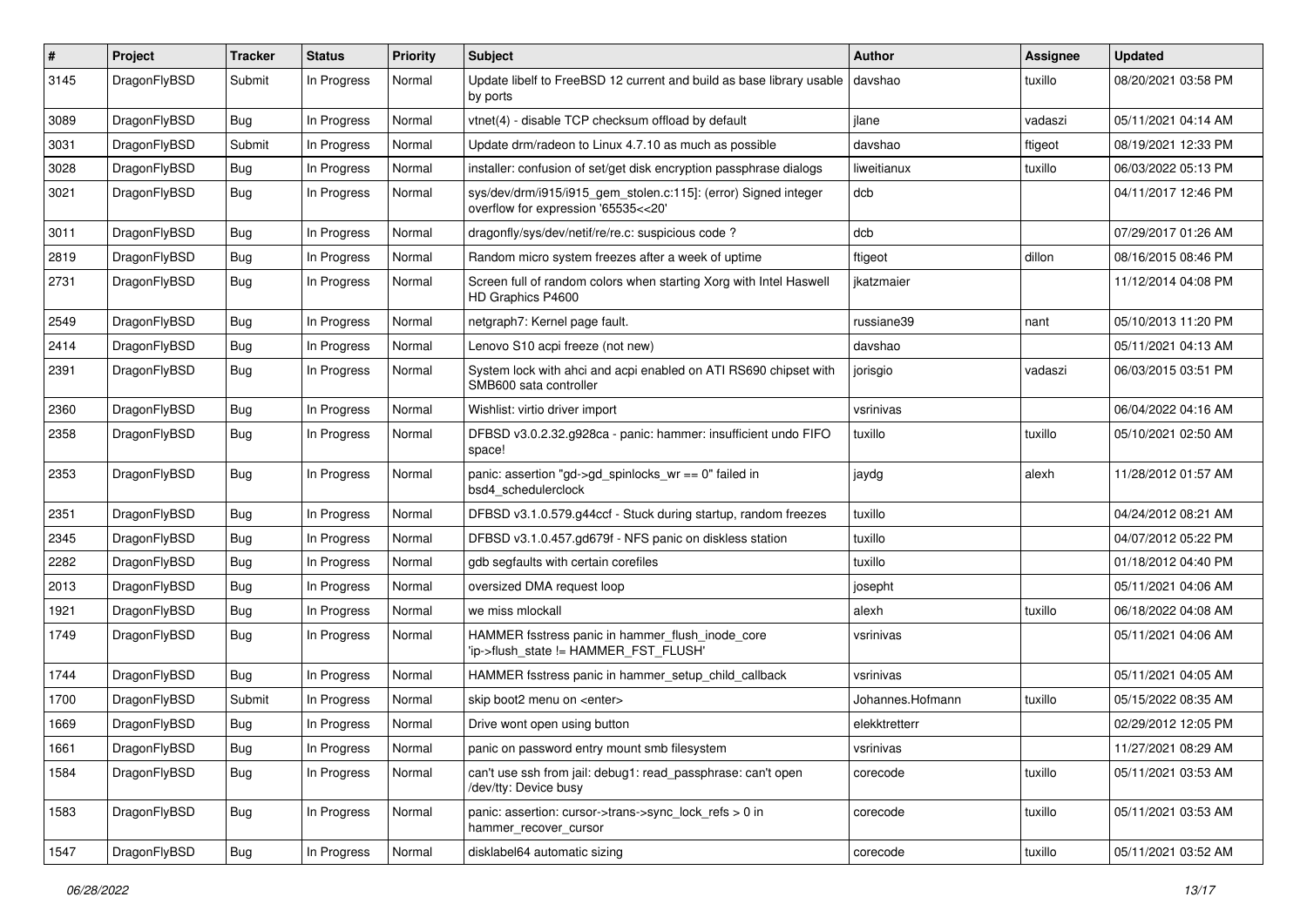| #    | Project      | <b>Tracker</b> | <b>Status</b> | <b>Priority</b> | Subject                                                                                                            | <b>Author</b>      | Assignee  | <b>Updated</b>      |
|------|--------------|----------------|---------------|-----------------|--------------------------------------------------------------------------------------------------------------------|--------------------|-----------|---------------------|
| 1528 | DragonFlyBSD | <b>Bug</b>     | In Progress   | Normal          | ktrace does not show proper return values for pipe(2)                                                              | corecode           | tuxillo   | 05/11/2021 03:52 AM |
| 1502 | DragonFlyBSD | <b>Bug</b>     | In Progress   | Normal          | Lock while deleting files from nohistory HAMMER directories                                                        | hasso              |           | 03/10/2013 04:28 AM |
| 1475 | DragonFlyBSD | <b>Bug</b>     | In Progress   | Normal          | kernel blocks with low memory and syscons setting a high res mode<br>/ scrollback                                  | corecode           | tuxillo   | 05/11/2021 03:52 AM |
| 1469 | DragonFlyBSD | <b>Bug</b>     | In Progress   | Normal          | Hammer history security concern                                                                                    | corecode           | tuxillo   | 05/11/2021 03:52 AM |
| 1398 | DragonFlyBSD | Submit         | In Progress   | Normal          | hdestroy(3) restricts hash key to point to malloc'ed space                                                         | Anonymous          |           | 08/20/2021 04:06 PM |
| 1390 | DragonFlyBSD | <b>Bug</b>     | In Progress   | Normal          | Use id_t type for {get,set}priority()                                                                              | Anonymous          | tuxillo   | 07/05/2019 02:18 AM |
| 1368 | DragonFlyBSD | <b>Bug</b>     | In Progress   | Normal          | suspend signal race?                                                                                               | qhwt+dfly          |           | 05/11/2021 03:51 AM |
| 1336 | DragonFlyBSD | <b>Bug</b>     | In Progress   | Normal          | Still looking for reports of missed directory entries w/ HAMMER                                                    | dillon             |           | 05/11/2021 04:00 AM |
| 1307 | DragonFlyBSD | <b>Bug</b>     | In Progress   | Normal          | hammer tid -2 shows unexpected result                                                                              | corecode           |           | 10/18/2016 05:29 PM |
| 1302 | DragonFlyBSD | <b>Bug</b>     | In Progress   | Normal          | Checkpoint regression?                                                                                             | sjg                | sjg       | 07/10/2013 05:22 PM |
| 1218 | DragonFlyBSD | <b>Bug</b>     | In Progress   | Normal          | panic: assertion: error == 0 in hammer_start_transaction                                                           | rumcic             |           | 05/11/2021 04:00 AM |
| 1181 | DragonFlyBSD | <b>Bug</b>     | In Progress   | Normal          | ACX111 panic                                                                                                       | elekktretterr      |           | 05/11/2021 04:00 AM |
| 1030 | DragonFlyBSD | <b>Bug</b>     | In Progress   | Normal          | msdosfs umount panic                                                                                               | corecode           | tuxillo   | 05/11/2021 03:51 AM |
| 998  | DragonFlyBSD | <b>Bug</b>     | In Progress   | Normal          | Unconfiguring a vn while it is mounted                                                                             | rumcic             | tuxillo   | 05/11/2021 04:00 AM |
| 781  | DragonFlyBSD | <b>Bug</b>     | In Progress   | Normal          | fdisk uses wrong geometry on usb flash drives                                                                      | corecode           | tuxillo   | 05/11/2021 03:50 AM |
| 742  | DragonFlyBSD | <b>Bug</b>     | In Progress   | Normal          | umount problems with multiple mounts                                                                               | corecode           | tuxillo   | 06/25/2022 04:02 AM |
| 604  | DragonFlyBSD | <b>Bug</b>     | In Progress   | Normal          | 1.8.1-RELEASE - clock runs fast on mainboard ASUS P5A-B                                                            | yeti               |           | 05/11/2021 03:55 AM |
| 331  | DragonFlyBSD | <b>Bug</b>     | In Progress   | Normal          | ftpsesame (aka Bridging S01E03)                                                                                    | bastyaelvtars      |           | 03/09/2013 12:28 PM |
| 168  | DragonFlyBSD | <b>Bug</b>     | In Progress   | Normal          | Livelocked limit engaged while trying to setup IPW wireless                                                        | mschacht           | sepherosa | 05/11/2021 04:05 AM |
| 2797 | DragonFlyBSD | <b>Bug</b>     | In Progress   | Low             | vkernels with & without machdep.pmap_mmu_optimize                                                                  | yellowrabbit2010   |           | 11/27/2021 08:06 AM |
| 2631 | DragonFlyBSD | <b>Bug</b>     | In Progress   | Low             | Verify library versioning current with full package build and switch it<br>on (after publishing packages)          | tuxillo            |           | 05/11/2021 04:06 AM |
| 1819 | DragonFlyBSD | <b>Bug</b>     | In Progress   | Low             | truss - Major revamping task list                                                                                  | tuxillo            | tuxillo   | 11/27/2021 08:45 AM |
| 1148 | DragonFlyBSD | <b>Bug</b>     | In Progress   | Low             | BCM4311 wireless network adapter detected but not functional                                                       | archimedes.gaviola |           | 05/11/2021 04:00 AM |
| 725  | DragonFlyBSD | <b>Bug</b>     | In Progress   | Low             | 'make distribution' fails w/'ro' /usr/obj                                                                          | c.turner           |           | 03/09/2013 01:01 PM |
| 3205 | DragonFlyBSD | <b>Bug</b>     | Feedback      | High            | Go compiler net test failing                                                                                       | t dfbsd            | tuxillo   | 05/10/2021 02:45 AM |
| 2638 | DragonFlyBSD | <b>Bug</b>     | Feedback      | High            | Fix machdep.pmap_mmu_optimize                                                                                      | tuxillo            |           | 05/11/2021 04:07 AM |
| 2396 | DragonFlyBSD | <b>Bug</b>     | Feedback      | High            | Latest 3.1 development version core dumps while destroying master   sgeorge<br><b>PFS</b>                          |                    |           | 01/23/2013 04:10 PM |
| 2347 | DragonFlyBSD | <b>Bug</b>     | Feedback      | High            | Hammer PFSes destroy does not give back full space allocated to<br><b>PFS</b>                                      | sgeorge            |           | 07/19/2012 01:11 AM |
| 1831 | DragonFlyBSD | Bug            | Feedback      | High            | HAMMER "malloc limit exceeded" panic                                                                               | eocallaghan        | dillon    | 06/04/2022 04:38 AM |
| 3152 | DragonFlyBSD | Bug            | Feedback      | Normal          | Console's size in ttyv0 and single user mode is sticking to 80x25,<br>while ttyv1 can make use of the whole screen | overtime           |           | 02/24/2019 01:08 AM |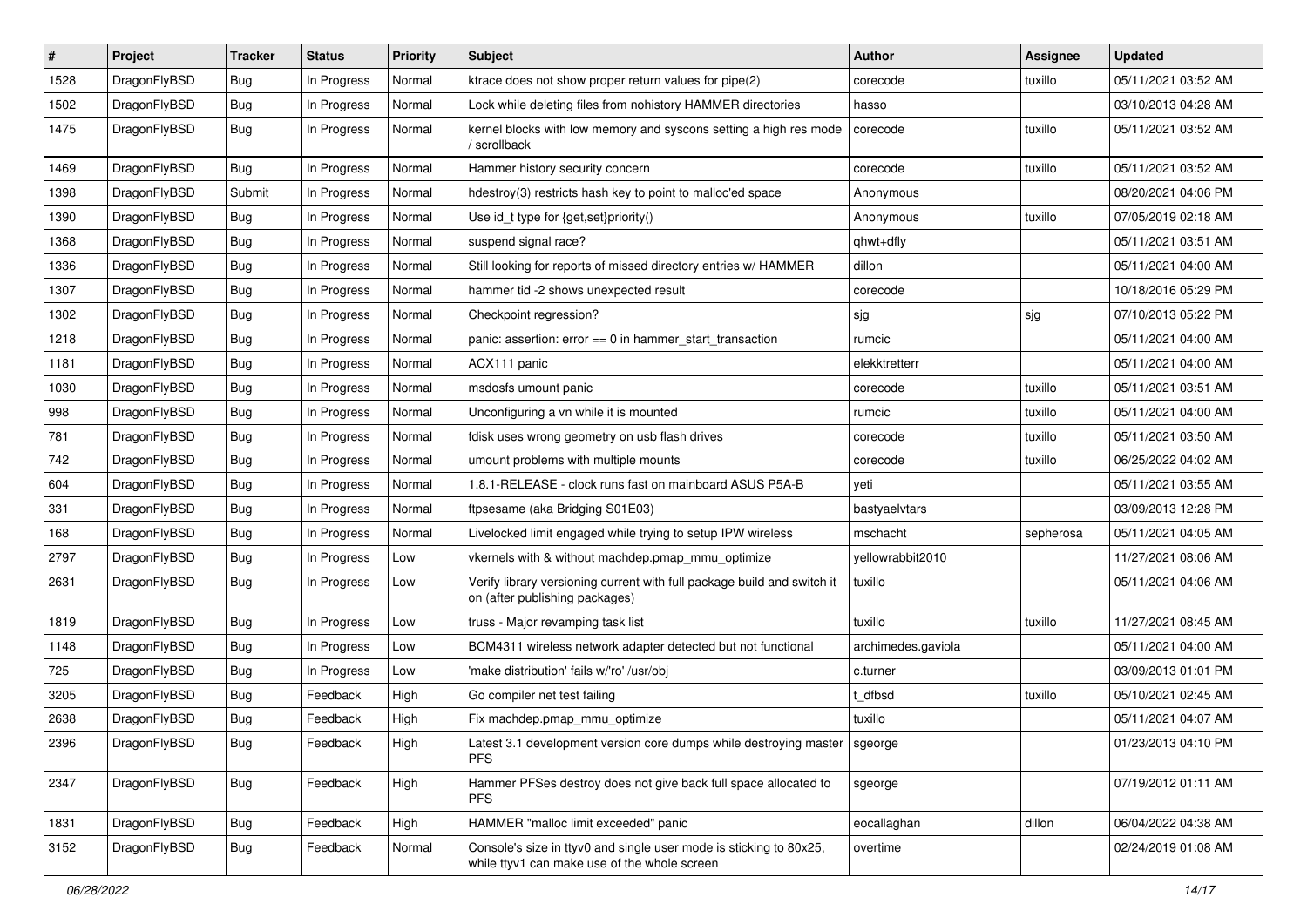| $\pmb{\#}$ | Project      | <b>Tracker</b> | <b>Status</b> | Priority | <b>Subject</b>                                                                                  | <b>Author</b>    | Assignee | <b>Updated</b>      |
|------------|--------------|----------------|---------------|----------|-------------------------------------------------------------------------------------------------|------------------|----------|---------------------|
| 2958       | DragonFlyBSD | Bug            | Feedback      | Normal   | Hammer FS dies during pruning after massive write load                                          | neilb            |          | 10/11/2016 04:20 AM |
| 2957       | DragonFlyBSD | Bug            | Feedback      | Normal   | swapoff -a followed by swapon -a doesn't give your swap back                                    | neilb            |          | 10/09/2016 04:17 AM |
| 2717       | DragonFlyBSD | Submit         | Feedback      | Normal   | Out of range numeric handling                                                                   | dclink           | tuxillo  | 05/11/2021 04:08 AM |
| 2644       | DragonFlyBSD | Bug            | Feedback      | Normal   | 3.6.0-REL trap 9 on boot                                                                        | memmerto         |          | 11/27/2021 08:08 AM |
| 2617       | DragonFlyBSD | Bug            | Feedback      | Normal   | Possible issue with wireless mouse on 3.6 release                                               | FilippoMo        |          | 01/14/2015 03:42 PM |
| 2556       | DragonFlyBSD | Bug            | Feedback      | Normal   | DragonFly v3.5.0.81.gd3479 - Process signal weirdness                                           | tuxillo          |          | 12/17/2013 03:48 PM |
| 2459       | DragonFlyBSD | Bug            | Feedback      | Normal   | apic problems with HP Probook 4510s                                                             | thowe            |          | 11/27/2021 08:22 AM |
| 2438       | DragonFlyBSD | Submit         | Feedback      | Normal   | <b>TRIM</b> fixes                                                                               | Anonymous        | tuxillo  | 05/11/2021 03:45 AM |
| 2288       | DragonFlyBSD | Bug            | Feedback      | Normal   | Random IO performance loss introduced since January 1st                                         | lentferj         |          | 01/23/2013 04:21 PM |
| 2100       | DragonFlyBSD | Bug            | Feedback      | Normal   | devfs related panic                                                                             | sepherosa        | alexh    | 07/10/2011 02:29 PM |
| 2090       | DragonFlyBSD | Bug            | Feedback      | Normal   | snd hda does not support headphone automute                                                     | justin           |          | 03/29/2012 08:03 PM |
| 2081       | DragonFlyBSD | Bug            | Feedback      | Normal   | Panic on device "detach" / "failure"                                                            | vsrinivas        |          | 02/29/2012 07:11 AM |
| 2037       | DragonFlyBSD | Bug            | Feedback      | Normal   | Panic Bad link elm while building packages                                                      | ftigeot          | dillon   | 04/21/2011 07:20 AM |
| 1860       | DragonFlyBSD | Bug            | Feedback      | Normal   | Panic while creating UFS fs on vn(4) for initrd                                                 | matthias         |          | 02/29/2012 07:16 AM |
| 1824       | DragonFlyBSD | Bug            | Feedback      | Normal   | kernel panic, x86, 2.7.3.859.ge5104                                                             | akirchhoff135014 |          | 03/10/2013 07:49 AM |
| 1745       | DragonFlyBSD | Bug            | Feedback      | Normal   | kmalloc panic                                                                                   | josepht          |          | 05/11/2021 04:05 AM |
| 1727       | DragonFlyBSD | <b>Bug</b>     | Feedback      | Normal   | CD boot panic (2.6.1) (usb?)                                                                    | kiril            |          | 05/15/2022 05:10 AM |
| 1718       | DragonFlyBSD | Bug            | Feedback      | Normal   | IDE disk drive not detected by x86_64 2.6.1 Live CD                                             | bcox             |          | 11/27/2021 08:25 AM |
| 1717       | DragonFlyBSD | Bug            | Feedback      | Normal   | HAMMER panic in hammer_cursor_down()                                                            | josepht1         |          | 05/11/2021 04:05 AM |
| 1672       | DragonFlyBSD | Bug            | Feedback      | Normal   | panic (trap 12) around btree_search() in 2.4.1-RELEASE                                          | floid            |          | 01/19/2015 03:36 AM |
| 1668       | DragonFlyBSD | Bug            | Feedback      | Normal   | Power button not working                                                                        | elekktretterr    |          | 03/10/2013 06:22 AM |
| 1618       | DragonFlyBSD | <b>Bug</b>     | Feedback      | Normal   | collision for 'struct pmap' when using RPC and <sys user.h=""></sys>                            | carenas          |          | 05/11/2021 04:05 AM |
| 1613       | DragonFlyBSD | Bug            | Feedback      | Normal   | USB Keyboard not working on master                                                              | elekktretterr    |          | 05/11/2021 04:05 AM |
| 1593       | DragonFlyBSD | Bug            | Feedback      | Normal   | panic: assertion: $\cosh ==$ ap->ap err $\cosh$ in ahci put err $\cosh$                         | ftigeot          | ftigeot  | 05/15/2022 05:09 AM |
| 1592       | DragonFlyBSD | Bug            | Feedback      | Normal   | AcpiOSUnmapMemory: Warning, deallocation did not track<br>allocation.                           | eocallaghan      |          | 06/02/2014 07:45 AM |
| 1591       | DragonFlyBSD | Bug            | Feedback      | Normal   | Lenovo X301 hangs with AHCI Driver CMD TIMEOUT<br>STS=d0 <bsy></bsy>                            | eocallaghan      |          | 05/11/2021 04:05 AM |
| 1587       | DragonFlyBSD | <b>Bug</b>     | Feedback      | Normal   | can't gdb across fork                                                                           | corecode         | tuxillo  | 05/11/2021 03:54 AM |
| 1580       | DragonFlyBSD | <b>Bug</b>     | Feedback      | Normal   | Panic (Fatal trap 12: page fault while in kernel mode) while playing<br>with pf and netif names | rumcic           |          | 12/21/2018 01:21 AM |
| 1579       | DragonFlyBSD | <b>Bug</b>     | Feedback      | Normal   | dfly 2.4.1 does not like HP DL360G4p and Smart Array 6400 with<br>MSA20                         | tomaz.borstnar   | tuxillo  | 06/02/2014 02:44 PM |
| 1577       | DragonFlyBSD | <b>Bug</b>     | Feedback      | Normal   | panic: assertion: leaf->base.obj_id == ip->obj_id in<br>hammer_ip_delete_range                  | qhwt+dfly        |          | 05/11/2021 04:01 AM |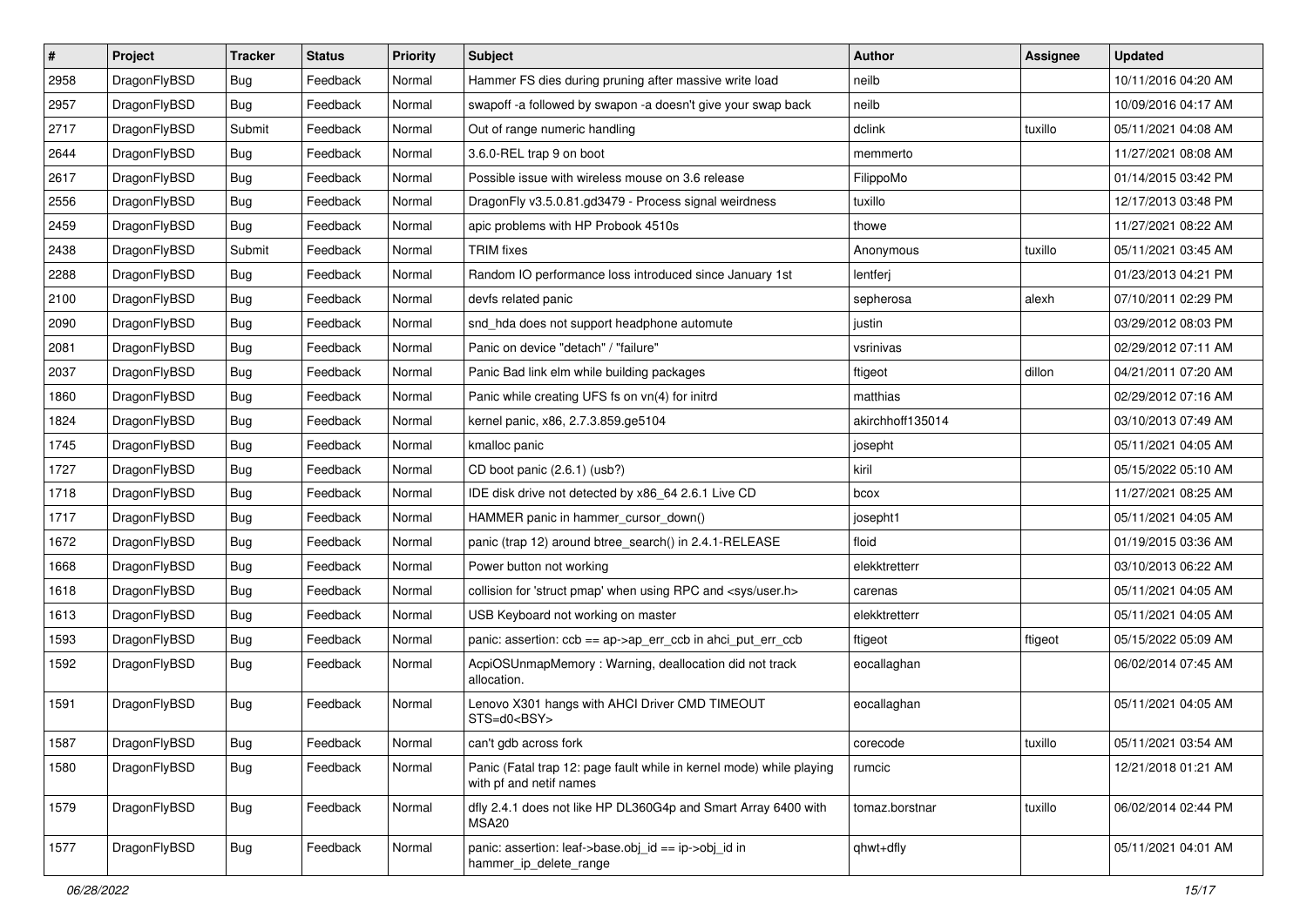| $\vert$ # | Project      | <b>Tracker</b> | <b>Status</b> | <b>Priority</b> | <b>Subject</b>                                                                                                                                            | <b>Author</b>  | Assignee | <b>Updated</b>      |
|-----------|--------------|----------------|---------------|-----------------|-----------------------------------------------------------------------------------------------------------------------------------------------------------|----------------|----------|---------------------|
| 1563      | DragonFlyBSD | Bug            | Feedback      | Normal          | reset(1) doesn't reset terminal to the defaults                                                                                                           | hasso          |          | 03/10/2013 04:17 AM |
| 1560      | DragonFlyBSD | <b>Bug</b>     | Feedback      | Normal          | Unable to modify partition table on ThinkPad T61p during install                                                                                          | rehsack        |          | 01/15/2015 08:57 AM |
| 1521      | DragonFlyBSD | <b>Bug</b>     | Feedback      | Normal          | amd64 2.4 livecd won't mount root at boot                                                                                                                 | bolapara       |          | 01/28/2018 03:45 AM |
| 1489      | DragonFlyBSD | Bug            | Feedback      | Normal          | panic: ufs dirbad: bad dir                                                                                                                                | rumcic         |          | 03/10/2013 04:34 AM |
| 1486      | DragonFlyBSD | Bug            | Feedback      | Normal          | Interrupt storm related to SATA DVD device                                                                                                                | hasso          |          | 05/11/2021 04:01 AM |
| 1481      | DragonFlyBSD | Bug            | Feedback      | Normal          | panic: assertion: kva_p(buf) in soopt_from_kbuf (after ipfw pipe<br>show, 2.2.1-R)                                                                        | combiner       |          | 05/11/2021 04:01 AM |
| 1456      | DragonFlyBSD | <b>Bug</b>     | Feedback      | Normal          | Microsoft wireless desktop problems                                                                                                                       | elekktretterr  |          | 01/15/2015 08:34 AM |
| 1454      | DragonFlyBSD | <b>Bug</b>     | Feedback      | Normal          | Unable to boot from external USB DVD drive                                                                                                                | elekktretterr  |          | 05/11/2021 04:01 AM |
| 1448      | DragonFlyBSD | Bug            | Feedback      | Normal          | panic: assertion: _tp->tt_msg->tt_cpuid == mycpuid in<br>tcp_callout_active tcp_output tcp_usr_send netmsg_pru_send<br>netmsg_service tcpmsg_service_loop | dillon         |          | 05/11/2021 04:00 AM |
| 1429      | DragonFlyBSD | <b>Bug</b>     | Feedback      | Normal          | vkernel bug - "mfree: m->m_nextpkt != NULL"                                                                                                               | dillon         |          | 05/11/2021 04:00 AM |
| 1411      | DragonFlyBSD | <b>Bug</b>     | Feedback      | Normal          | Burning doesn't work with ahci(4)                                                                                                                         | hasso          | dillon   | 05/11/2021 04:00 AM |
| 1397      | DragonFlyBSD | Bug            | Feedback      | Normal          | jobs -I output inconsistency when called from script                                                                                                      | Anonymous      | tuxillo  | 05/15/2022 05:07 AM |
| 1387      | DragonFlyBSD | <b>Bug</b>     | Feedback      | Normal          | zero-size malloc and ps: kvm_getprocs: Bad address                                                                                                        | qhwt+dfly      |          | 05/11/2021 04:00 AM |
| 1332      | DragonFlyBSD | Bug            | Feedback      | Normal          | DFBSD 2.2 - Booting usbcdrom/usbsticks on thinkpad hangs on<br>"BTX Halted"                                                                               | tuxillo        |          | 05/11/2021 04:00 AM |
| 1330      | DragonFlyBSD | <b>Bug</b>     | Feedback      | Normal          | Hammer, usb disk, SYNCHRONIZE CACHE failure                                                                                                               | josepht        |          | 06/02/2014 04:56 AM |
| 1287      | DragonFlyBSD | Bug            | Feedback      | Normal          | altg configuration doesn't work                                                                                                                           | corecode       | tuxillo  | 05/11/2021 03:51 AM |
| 1282      | DragonFlyBSD | Bug            | Feedback      | Normal          | panic (trap 12) when booting SMP kernel on Atom 330 (dual core)                                                                                           | tomaz.borstnar |          | 05/11/2021 04:00 AM |
| 1250      | DragonFlyBSD | <b>Bug</b>     | Feedback      | Normal          | Panic upon plugging an USB flash drive into the machine                                                                                                   | rumcic         |          | 03/10/2013 05:17 AM |
| 1249      | DragonFlyBSD | Bug            | Feedback      | Normal          | panic: ffs vfree: freeing free inode                                                                                                                      | rumcic         |          | 03/10/2013 05:13 AM |
| 1144      | DragonFlyBSD | <b>Bug</b>     | Feedback      | Normal          | Incorrect clock under KVM                                                                                                                                 | msylvan        |          | 03/09/2013 01:17 PM |
| 1101      | DragonFlyBSD | <b>Bug</b>     | Feedback      | Normal          | ohci related panic                                                                                                                                        | polachok       |          | 05/11/2021 04:00 AM |
| 979       | DragonFlyBSD | Bug            | Feedback      | Normal          | Failure-prone USB mass storage (SB600? msdosfs? CAM?)                                                                                                     | floid          |          | 01/15/2015 08:38 AM |
| 911       | DragonFlyBSD | <b>Bug</b>     | Feedback      | Normal          | kldload/kernel linker can exceed malloc reserve and panic system                                                                                          | corecode       | tuxillo  | 05/11/2021 03:51 AM |
| 901       | DragonFlyBSD | Bug            | Feedback      | Normal          | route show needs to get data from all cpus                                                                                                                | corecode       | tuxillo  | 05/11/2021 03:50 AM |
| 847       | DragonFlyBSD | <b>Bug</b>     | Feedback      | Normal          | processes getting stuck on mount point                                                                                                                    | corecode       | tuxillo  | 05/11/2021 03:50 AM |
| 846       | DragonFlyBSD | <b>Bug</b>     | Feedback      | Normal          | USB bugs:usb mouse can't used!                                                                                                                            | frankning      |          | 01/15/2015 08:36 AM |
| 806       | DragonFlyBSD | Bug            | Feedback      | Normal          | boot error on MacBook                                                                                                                                     | tralamazza     |          | 06/04/2022 05:28 AM |
| 570       | DragonFlyBSD | <b>Bug</b>     | Feedback      | Normal          | 1.8.x: ACPI problems                                                                                                                                      | qhwt+dfly      |          | 06/02/2014 03:45 AM |
| 243       | DragonFlyBSD | <b>Bug</b>     | Feedback      | Normal          | weird behavior in the shell                                                                                                                               | swildner       |          | 05/31/2022 02:51 PM |
| 2721      | DragonFlyBSD | Submit         | Feedback      | Low             | Some few zalloc calls to objcache ones replacements                                                                                                       | dclink         | tuxillo  | 05/11/2021 04:08 AM |